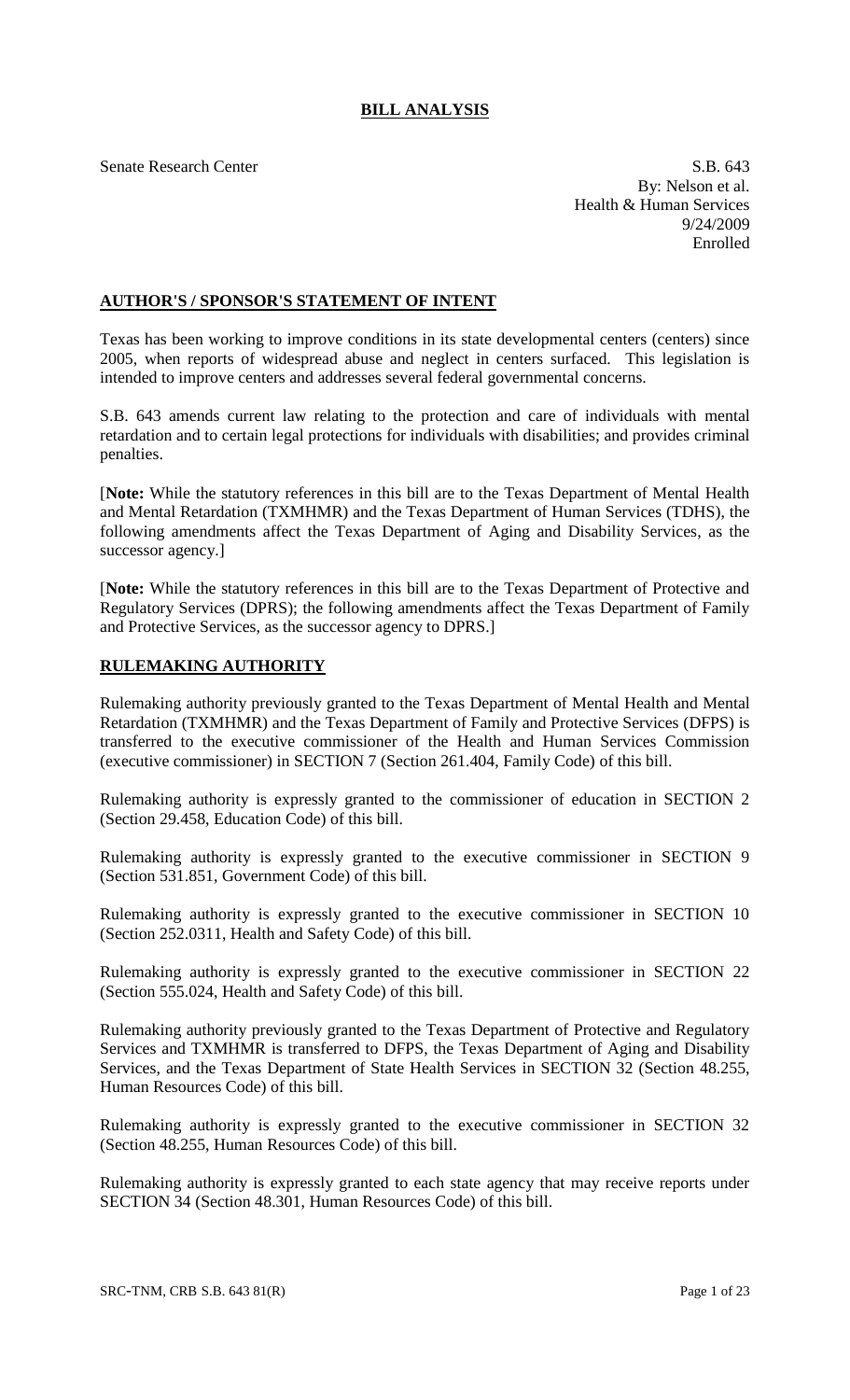#### **SECTION BY SECTION ANALYSIS**

SECTION 1. Amends Article 38.072, Code of Criminal Procedure, as follows:

Art. 38.072. New heading: HEARSAY STATEMENT OF CERTAIN ABUSE VICTIMS

Sec. 1. Provides that this article applies to a proceeding in the prosecution of an offense under any of certain provisions of the Penal Code, if committed against a child 12 years of age or younger or a person with a disability.

Sec. 2. (a) Makes conforming changes.

(b) Provides that a statement that meets the requirements of Subsection (a), rather than Subsection (a) of this article, is not inadmissible because of the hearsay rule if certain conditions are met, including that the child or person with a disability testifies or is available to testify at the proceeding in court or in any other manner provided by law.

Sec. 3. Defines "person with a disability" in this article.

SECTION 2. Amends Chapter 29, Education Code, by adding Subchapter L, as follows:

#### SUBCHAPTER L. SCHOOL DISTRICT PROGRAM FOR RESIDENTS OF FORENSIC STATE SUPPORTED LIVING CENTER

Sec. 29.451. DEFINITIONS. Defines "alleged offender resident," "interdisciplinary team," and "state supported living center."

Sec. 29.452. APPLICABILITY. Provides that this subchapter applies only to an alleged offender resident of the forensic state supported living center established under Section 555.002, Health and Safety Code.

Sec. 29.453. SCHOOL DISTRICT SERVICES. (a) Requires a school district (district) to provide educational services, including services required under Subchapter A (Special Education Program) to each alleged offender resident who is under 22 years of age and otherwise eligible under Section 25.001 (Admission) to attend school in the district. Requires the district to provide educational services to each alleged offender resident who is 21 years of age on September 1 of the school year and otherwise eligible to attend school in the district until the earlier of the end of that school year or the student's graduation from high school.

(b) Requires that the educational placement of an alleged offender resident and the educational services to be provided by a district to the resident be determined by the resident's admission, review, and dismissal committee (committee) consistent with federal law and regulations regarding the placement of students with disabilities in the least restrictive environment. Requires the committee to inform the resident's interdisciplinary team of a determination the committee makes in accordance with this subsection and consult, to the extent practicable, with the resident's interdisciplinary team concerning such a determination.

Sec. 29.454. BEHAVIOR MANAGEMENT; BEHAVIOR SUPPORT SPECIALISTS. (a) Provides that the discipline of an alleged offender resident by a district is subject to Sections 37.0021 (Use of Confinement, Restraint, Seclusion, and Time-Out) and 37.004 (Placement of Students with Disabilities) and to federal law governing the discipline of students with disabilities.

(b) Requires a district in which alleged offender residents are enrolled to employ one or more behavior support specialists to serve the residents while at school. Requires a behavior support specialist to meet certain criteria.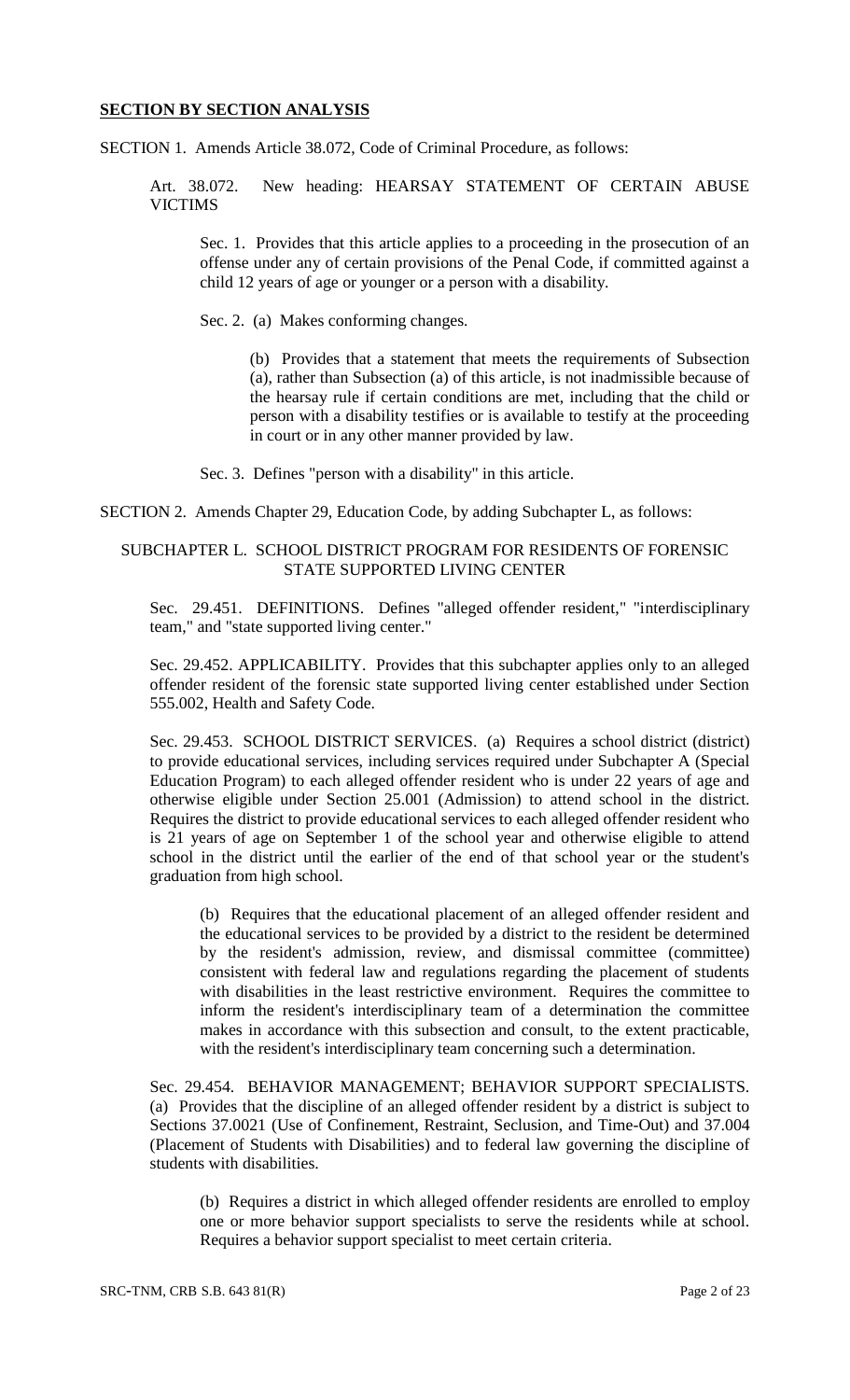(c) Requires a behavior support specialist to conduct for each alleged offender resident enrolled in the district a functional behavioral assessment that includes certain activities and information.

(d) Requires each behavior support specialist to take certain actions and perform certain tasks.

(e) Provides that Section 22.0511 (Immunity From Liability) applies to a behavior support specialist employed under this section by a district.

Sec. 29.455. MEMORANDUM OF UNDERSTANDING. (a) Requires a district in which alleged offender residents are enrolled in school and the forensic state support living center to enter into a memorandum of understanding to establish the duties and responsibilities of the behavior support specialist to ensure the safety of all students and teachers while educational services are provided to a resident at a school in the district and ensure the provision of appropriate facilities for providing educational services and of necessary technological equipment if a resident's committee determines that the resident is required to receive educational services at the forensic state supported living center.

(b) Provides that a memorandum of understanding under Subsection (a) remains in effect until superseded by a subsequent memorandum of understanding between the district and the forensic state supported living center or until otherwise rescinded.

Sec. 29.456. FAILURE OF SCHOOL DISTRICT AND CENTER TO AGREE. (a) Authorizes the district or center, if a school district in which the alleged offender residents are enrolled in school and the forensic state supported living center fail to agree on the services required for residents or responsibility for those services, to refer the issue in disagreement to the commissioner of education and the commissioner of the Department of Aging and Disability Services (DADS).

(b) Requires the commissioners, if the commissioner of education and the commissioner of DADS are unable to bring the school district and forensic state supported living center to agreement, to jointly submit a written request to the attorney general to appoint a neutral third party knowledgeable in special education and mental retardation issues to resolve each issue on which the district and the center disagree. Provides that the decision of the neutral third party is final and prohibits the decision from being appealed. Requires the district and the center to implement the decision of the neutral third party. Requires the commissioner of education or the commissioner of DADS to ensure that the district and the center implement the decision of the neutral third party.

Sec. 29.457. FUNDING. (a) Entitles each district in which alleged offender residents attend school, in addition to other funding to which a district is entitled under this code, to an annual allotment of \$5,100 for each resident in average daily attendance or a different amount for any year provided by appropriation.

(b) Requires a district that receives an allotment under this section, not later than December 1 of each year, to submit a report accounting for the expenditure of funds received under this section to the governor, the lieutenant governor, the speaker of the house of representatives, the chairs of the standing committees of the senate and house of representatives with primary jurisdiction regarding persons with mental retardation and public education, and each member of the legislature whose district contains any portion of the territory included in the school.

Sec. 29.458. RULES. Authorizes the commissioner of education to adopt rules as necessary to administer this subchapter.

SECTION 3. Amends Section 54.031, Family Code, as follows:

SRC-TNM, CRB S.B. 643 81(R) Page 3 of 23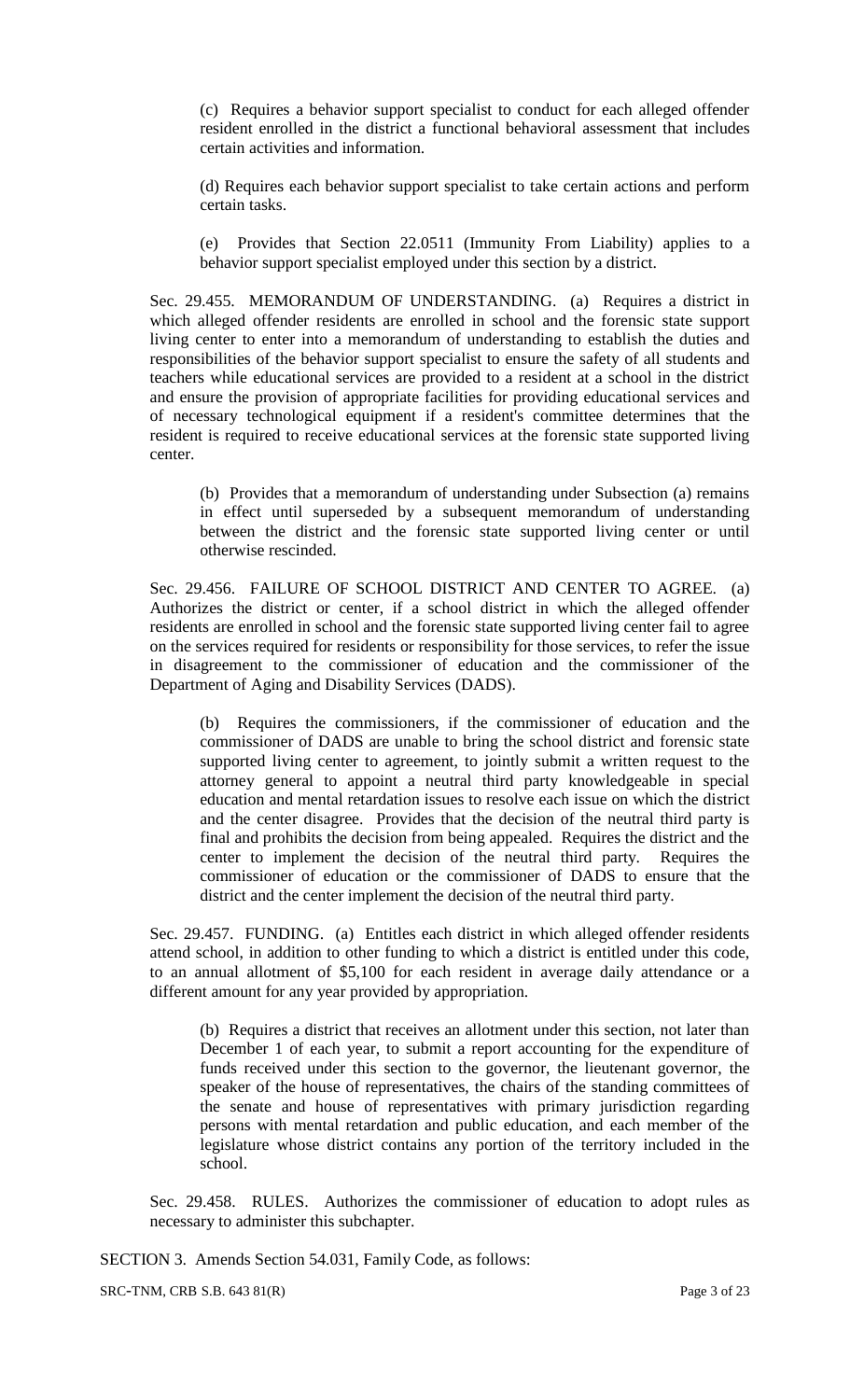Sec. 54.031. New heading: HEARSAY STATEMENT OF CERTAIN ABUSE VICTIMS. (a) Provides that this section applies to a hearing under this title in which a child is alleged to be a delinquent child on the basis of a violation of certain provisions of the Penal Code, if a child 12 years of age or younger or a person with a disability is the alleged victim of the violation.

- (b) Makes conforming changes.
- (c) Makes conforming and nonsubstantive changes.
- (d) Defines "person with a disability" in this section.

SECTION 4. Amends Section 261.105, Family Code, by adding Subsection (c-1), as follows:

(c-1) Requires the Department of Family and Protective Services (DFPS), notwithstanding Subsections (b) (relating to requiring certain persons to notify certain persons of any report they receive that concerns the suspected abuse or neglect of a child or the death of a child from abuse or neglect) and (c) (relating to requiring certain persons to refer the report to a law enforcement agency for investigation), if a report under this section relates to a child with mental retardation receiving services in a state supported living center as defined by Section 531.002 (Definitions), Health and Safety Code, or the intermediate care facility for the mentally retarded (ICF-MR) component of the Rio Grande State Center, to proceed with the investigation of the report as provided by Section 261.404.

SECTION 5. Amends Section 261.109(b), Family Code, to provide that an offense under this section is a Class A, rather than B, misdemeanor, except that the offense is a state jail felony if it is shown on the trial of the offense that the child was a person with mental retardation who resided in a state supported living center, the ICF-MF component of the Rio Grande State Center, or a facility licensed under Chapter 252 (Intermediate Care Facilities for the Mentally Retarded), Health and Safety Code, and the actor knew that the child had suffered serious bodily injury as a result of the abuse or neglect.

SECTION 6. Amends Section 261.401(b), Family Code, to require that, except as provided by Section 261.404, a state agency that operates, licenses, certifies, or registers a facility in which children are located or provides oversight of a program that serves children make a prompt, thorough investigation of a report that a child has been or may be abused, neglected, or exploited in the facility or program.

SECTION 7. Amends Section 261.404, Family Code, as follows:

Sec. 261.404. New heading: INVESTIGATIONS REGARDING CERTAIN CHILDREN WITH MENTAL ILLNESS OR MENTAL RETARDATION. (a) Requires the Department of Family and Protective Services (DFPS) to investigate a report of abuse, neglect, or exploitation of a child receiving certain services, including in a facility operated by DADS or a mental health facility operated by the Department of State Health Services (DSHS), rather than a facility operated by the Texas Department of Mental Health and Mental Retardation (TXMHMR); from a provider of home and communitybased services who contracts with DADS; or in a facility licensed under Chapter 252, Health and Safety Code. Makes conforming changes.

(b) Requires DFPS to investigate the report under rules developed by the executive commissioner of the Health and Human Services Commission (executive commissioner) with the advice and assistance of DFPS, DADS, and DSHS. Deletes existing text requiring DFPS to investigate the report under rules developed jointly between DFPS and TXMHMR.

(c) Requires DFPS, if a report under this section relates to a child with mental retardation receiving services in a state supported living center or the ICF-MR component of the Rio Grande State Center, to, within one hour of receiving the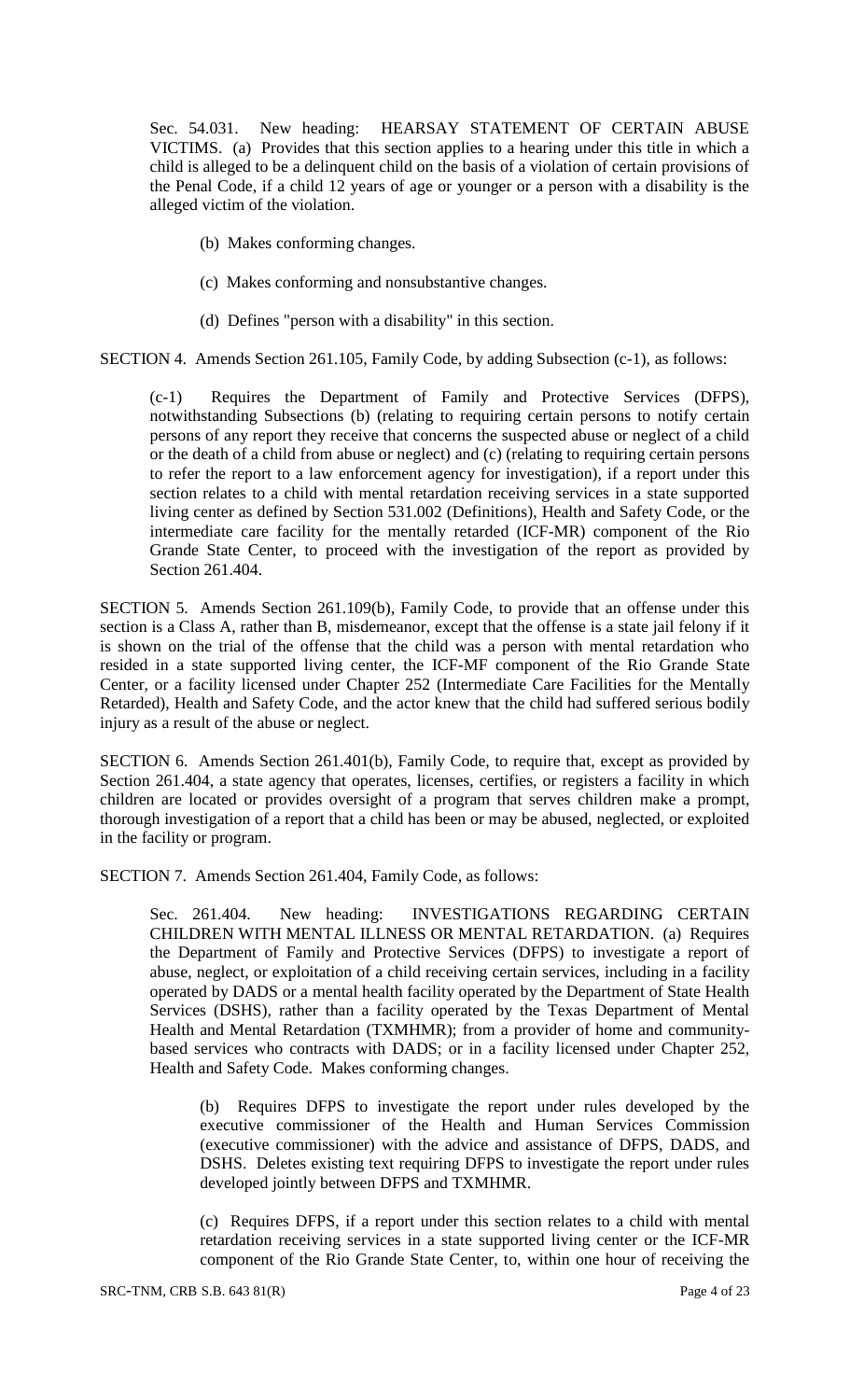report, notify the facility in which the child is receiving the services of the allegations in the report.

(d) Requires the caseworker, if during the courts of DFPS' investigation of reported abuse, neglect, or exploitation a caseworker of DFPS or the caseworker's supervisor has cause to believe that a child with mental retardation described by Subsection (c) has been abused, neglected, or exploited by another person in a manner that constitutes a criminal offense under any law, including Section 22.04 (Injury to a Child, Elderly Individual, or Disabled Individual), Penal Code, to immediately notify the Health and Human Services Commission's (HHSC) office of inspector general (OIG) and promptly provide HHSC's OIG with a copy of DFPS' investigation report.

(e) Creates this subsection from existing text. Makes no further changes to this subsection.

(f) Redesignates Subsection (d) as Subsection (f). Defines "state supported living center" and "provider." Makes nonsubstantive changes.

SECTION 8. Amends Subchapter F, Chapter 411, Government Code, by adding Section 411.1144, as follows:

Sec. 411.1144. ACCESS TO CRIMINAL HISTORY RECORD INFORMATION: AGENCIES WITH EMPLOYEES OR VOLUNTEERS AT STATE SUPPORTED LIVING CENTERS. (a) Entitles DSHS and DADS to obtain from the Department of Public Safety of the State of Texas (DPS) criminal history record information maintained by DPS that relates to a person:

> (1) who is an applicant for employment with the agency, an employee of the agency, a volunteer with the agency, or an applicant for a volunteer position with the agency; and

> (2) who would be placed in direct contact with a resident or client of a state supported living center or the ICF-MR component of the Rio Grande State Center.

(b) Prohibits criminal history record information obtained by an agency under Subsection (a) from being released or disclosed to any person except on court order, with the consent of the person who is the subject of the criminal history record information, for purposes of an administrative hearing held by the agency concerning the person who is the subject of the criminal history record information, or as provided by Subsection (c).

(c) Provides that an agency is not prohibited from releasing criminal history record information obtained under Subsection (a) or (d) to the person who is the subject of the criminal history record information.

(d) Entitles DSHS and DADS, subject to Section 411.087 (Access to Criminal History Record Information Maintained by Federal Bureau of Investigation or Local Criminal Justice Agency), to obtain through the Federal Bureau of Investigation (FBI) criminal history record information maintained or indexed by the FBI that pertains to a person described by Subsection (a) and obtain from any other criminal justice agency in this state criminal history record information maintained by that criminal justice agency that relates to a person described by Subsection (a).

(e) Provides that this section does not prohibit an agency from obtaining and using criminal history record information as provided by other law.

SECTION 9. Amends Chapter 531, Government Code, by adding Subchapter U, as follows: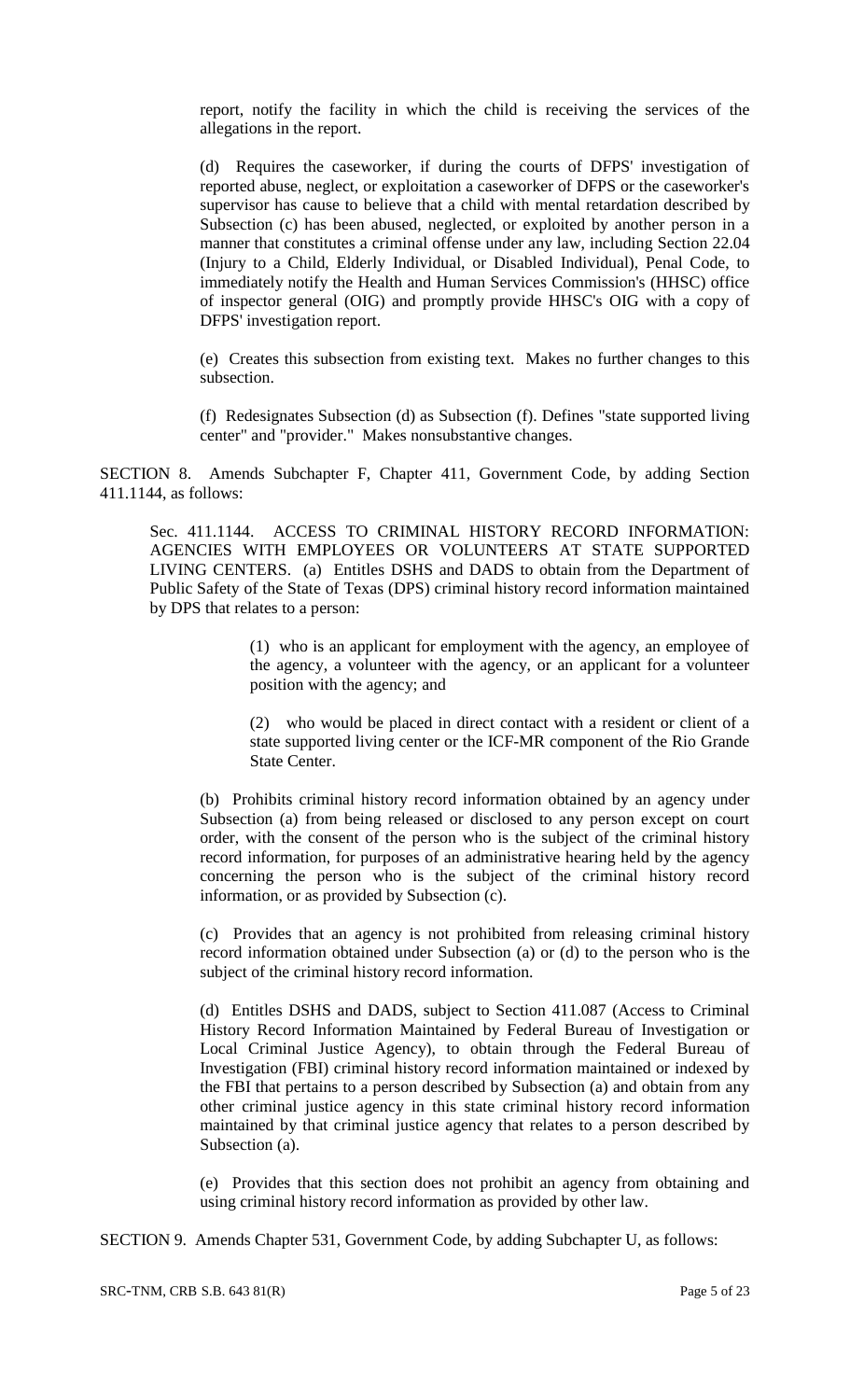## SUBCHAPTER U. MORTALITY REVIEW FOR CERTAIN INDIVIDUALS WITH DEVELOPMENTAL DISABILITIES

Sec. 531.851. MORTALITY REVIEW. (a) Requires the executive commissioner to establish an independent mortality review system to review the death of a person with a developmental disability who, at the time of the person's death, resided in or received services from an ICF-MR operated or licensed by DADS or a community center or the ICR-MR component of the Rio Grade State Center or received residential assistance through a Section 1915(c) waiver program serving individuals who are eligible for ICF-MR services in a residence in which residential assistance is provided to three or more persons and in which the waiver program provider has a property interest.

(b) Requires that a review under this subchapter be conducted in addition to any review conducted by the facility in which the person resided or the facility, agency, or provider from which the person received services. Requires that a review under this subchapter be conducted after any investigation of alleged or suspected abuse, neglect, or exploitation is completed.

(c) Requires the executive commissioner to contract with a patient safety organization certified in accordance with 42 C.F.R. Part 3, as effective on January 19, 2009, to conduct independent mortality reviews required by this subchapter. Requires that the contract require the patient safety organization to conduct an independent mortality review using a team consisting of certain persons.

(d) Requires the executive commissioner to adopt rules regarding the manner in which the death a person described by Subsection (a) is required to be reported to the patient safety organization by a facility or waiver program provider described by that subsection.

(e) Requires that a review under this section, to ensure consistency across mortality review systems, collect information consistent with the information required to be collected by any other independent mortality review process established specifically for persons with mental retardation.

Sec. 531.852. ACCESS TO INFORMATION. (a) Authorizes a patient safety organization to request information and records regarding a deceased person as necessary to carry out the patient safety organization's duties. Sets forth the records and information that are authorized to be requested under this section.

(b) Requires the custodian of the relevant information and records relating to a deceased person, on request of the patient safety organization, to provide those records to the patient safety organization at no charge.

Sec. 531.853. MORTALITY REVIEW REPORT. Requires the patient safety organization, to the extent allowed by federal law, to submit certain information to certain persons.

Sec. 531.854. USE AND PUBLICATION RESTRICTIONS; CONFIDENTIALITY. (a) Authorizes HHSC to use or publish information under this subchapter only to advance statewide practices regarding the treatment and care of individuals with developmental disabilities. Authorizes that a summary of the data in the patient safety organization's reports or a statistical compilation of data reports be released by HHSC for general publication if the summary or statistical compilation does not contain any information that would permit the identification of an individual or that is patient safety work product.

(b) Provides that information and records acquired by the patient safety organization in the exercise of its duties under this subchapter are confidential and exempt from disclosure under the open records law, Chapter 552 (Public Information), and may be disclosed only as necessary to carry out the patient safety organization's duties.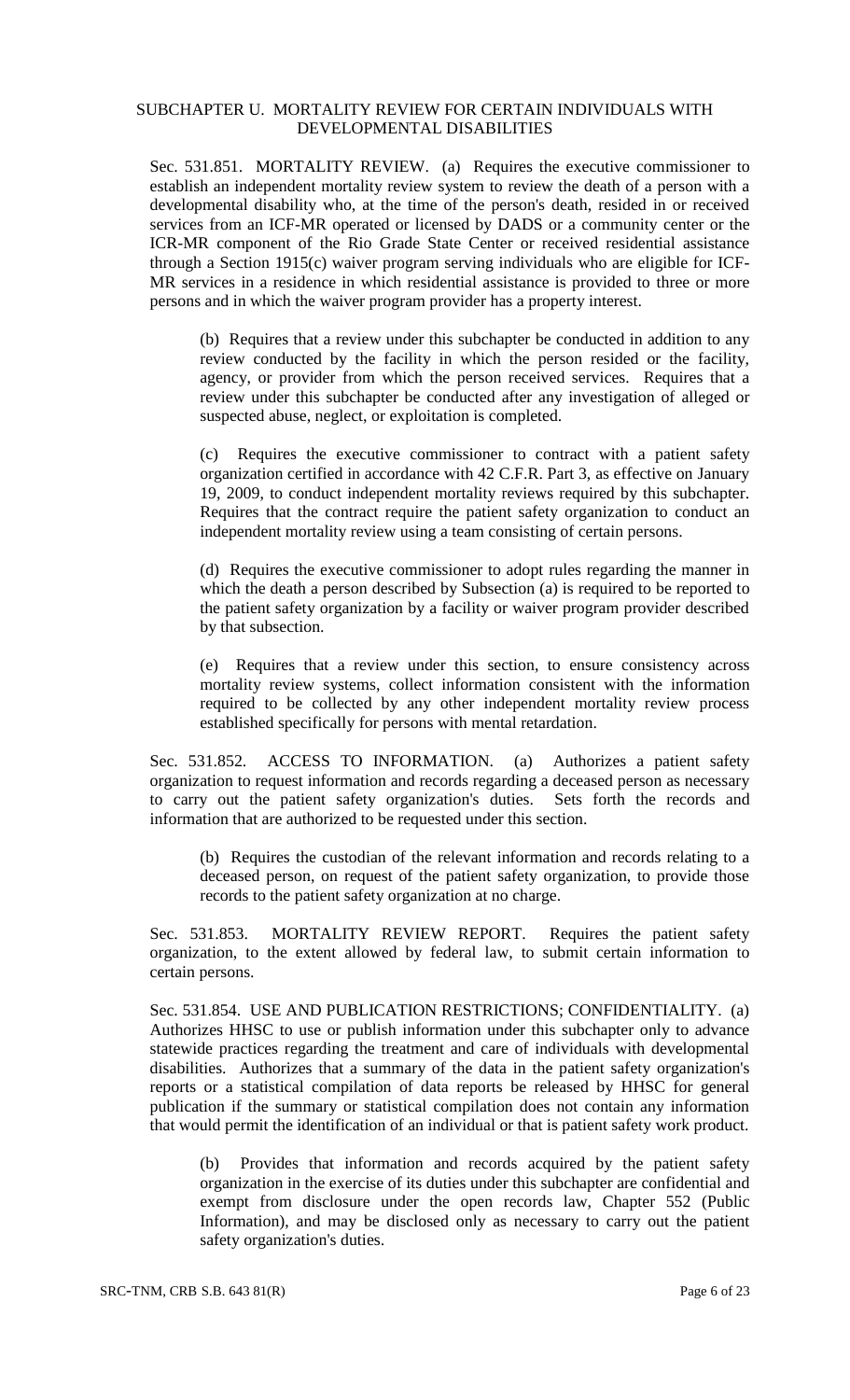(c) Provides that the identify of a person whose death was reviewed in accordance with this subchapter is confidential and prohibits the identity from being revealed.

(d) Provides that the identity of a health care provider or the name of a facility or agency that provided services to or was the residence of a person whose death was reviewed in accordance with this subchapter is confidential and is prohibited from being revealed.

(e) Provides that reports, information, statements, memoranda, and other information furnished under this subchapter and any findings or conclusions resulting from a review by the patient safety organization are privileged.

Sec. 531.855. LIMITATION ON LIABILITY. Provides that a health care provider or other person is not civilly or criminally liable for furnishing information to the patient safety organization or to HHSC for use by the patient safety organization in accordance with this subchapter unless the person acted in bad faith or knowingly provided false information to the patient safety organization or HHSC.

SECTION 10. Amends Subchapter B, Chapter 252, Health and Safety Code, by adding Section 252.0311, as follows:

Sec. 252.0311. PERSON INELIGIBLE FOR LICENSE. (a) Defines "controlling person."

(b) Provides that a controlling person described by Subsection (a)(3) (relating to the definition of "controlling person") does not include an employee, lender, secured creditor, or other person who does not exercise formal or actual influence or control over the operation of a facility.

(c) Authorizes the executive commissioner to adopt rules that specify the ownership interests and other relationships that qualify a person as a controlling person.

(d) Provides that a person is not eligible for a license or to renew a license if the applicant, a controlling person with respect to the applicant, or an administrator or chief financial officer of the applicant has been convicted of an offense that would bar a person's employment at a facility in accordance with Chapter 250 (Nurse Aide Registry and Criminal History Checks of Employees and Applicants for Employment in Certain Facilities Serving the Elderly or Persons with Disabilities).

SECTION 11. Amends Section 252.039, Health and Safety Code, as follows:

Sec. 252.039. POSTING. Requires each facility to prominently and conspicuously post for display in a public area of the facility that is readily available to residents, employees, and visitors certain information, including a notice providing instructions for reporting an allegation of abuse, neglect, or exploitation to DFPS. Makes nonsubstantive changes.

SECTION 12. Amends the heading the Subchapter E, Chapter 252, Health and Safety Code, to read as follows:

## SUBCHAPTER E. INVESTIGATIONS OF ABUSE, NEGLECT, AND EXPLOITATION AND REPORTS OF RETALIATION

SECTION 13. Amends Sections 252.121, 252.122, 252.125, and 252.126, Health and Safety Code, as follows:

Sec. 252.121. New heading: AUTHORITY TO RECEIVE REPORTS AND INVESTIGATE. (a) Requires a person, including an owner or employee of a facility, who has cause to believe that a resident is being or has been subjected to abuse, neglect,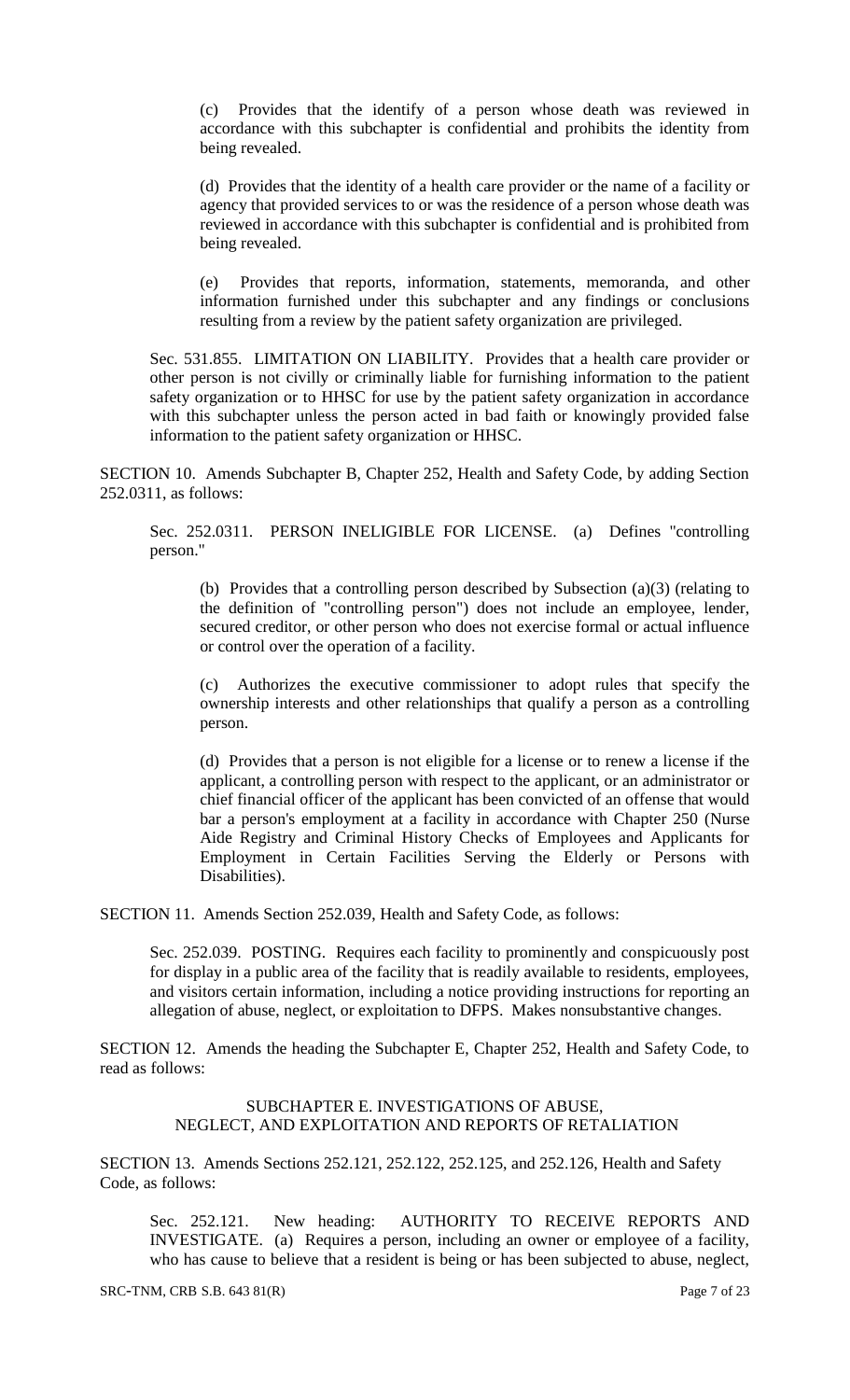or exploitation to report the suspected abuse, neglect, or exploitation to DFPS, as required by Chapter 48 (Investigations and Protective Services for Elderly and Disabled Persons), Human Resources Code, or Chapter 261 (Investigation of Report of Child Abuse or Neglect), Family Code, as appropriate. Requires DFPS to investigate the allegation of abuse, neglect, or exploitation in the manner provided by Chapter 48, Human Resources Code, or Section 261.404, Family Code, as applicable. Deletes existing text defining "designated agency."

(b) Requires the Texas Department of Human Services (TDHS) receives a report of suspected abuse, neglect, or exploitation of a resident of a facility licensed under this chapter, to immediately refer the report to DFPS for investigation.

Sec. 252.122. New heading: NOTIFICATION OF DUTY TO REPORT ABUSE, NEGLECT, AND EXPLOITATION. Requires that each facility require each employee of the facility, as a condition of employment with the facility, to sign a statement that the employee realizes that the employee may be criminally liable for failure to report abuse, neglect, or exploitation, rather than abuse or neglect. Deletes existing Subsections (a) (relating to the requirement of certain persons to report abuse or neglect to TDHS) and (c) (relating to requiring a person to make certain reports of abuse or neglect by a certain time) and all existing text. Deletes designation of Subsection (b).

Sec. 252.125. New heading: IMMEDIATE REMOVAL TO PROTECT RESIDENT. Requires TDHS, before the completion of the investigation by DFPS, to file a petition for temporary care and protection of a, rather than the, resident if TDHS determines, based on information provided to TDHS by DFPS, that immediate removal is necessary to protect the resident from further abuse, neglect, or exploitation, rather than abuse or neglect. Deletes existing Subsections (a) (relating to requiring TDHS or a designated agency to take certain actions after receiving certain reports), (b) (relating to the primary purpose of the investigation), (c) (relating to the requirements of TDHS to determine certain information in the investigation), (d) (relating to authorizing the investigation to include certain visits if considered appropriate by TDHS), (e) (relating to requiring certain courts to order certain persons to allow admission for the investigation an any interview with the resident) and (g) (relating to requiring TDHS or the designated agency to make a written report of the investigation and submit the report to certain persons) and all existing text.

Sec. 252.126. New heading: CONFIDENTIALITY; DISCLOSURE OF INVESTIGATION REPORT. (a) Creates this subsection from existing text. Provides that a report, record, or working paper used or developed in an investigation made under this subchapter is confidential and is authorized to be disclosed only as provided by Chapter 48, Human Resources Code, Chapter 261, Family Code, or this section, rather than for purposes consistent with the rules adopted by the Texas Board of Human Services or the designated agency.

(b) Requires DFPS to provide a copy of a completed investigation report to TDHS and is authorized to disclose information related to the investigation at any time to TDHS as necessary to protect a resident of a facility from abuse, neglect, or exploitation.

SECTION 14. Amends Section 252.132(h), Health and Safety Code, to require that the statement be part of the statement required under Section 252.122, rather than Section 252.122(b).

SECTION 15. Amends Section 253.001(4), Health and Safety Code, to redefine "facility."

SECTION 16. Amends Section 253.002, Health and Safety Code, as follows:

Sec. 253.002. INVESTIGATION BY DEPARTMENT. (a) Creates this subsection from existing text. Requires DADS, if DADS receives a report that an employee or facility, other than a facility licensed under Chapter 252, committed reportable conduct, to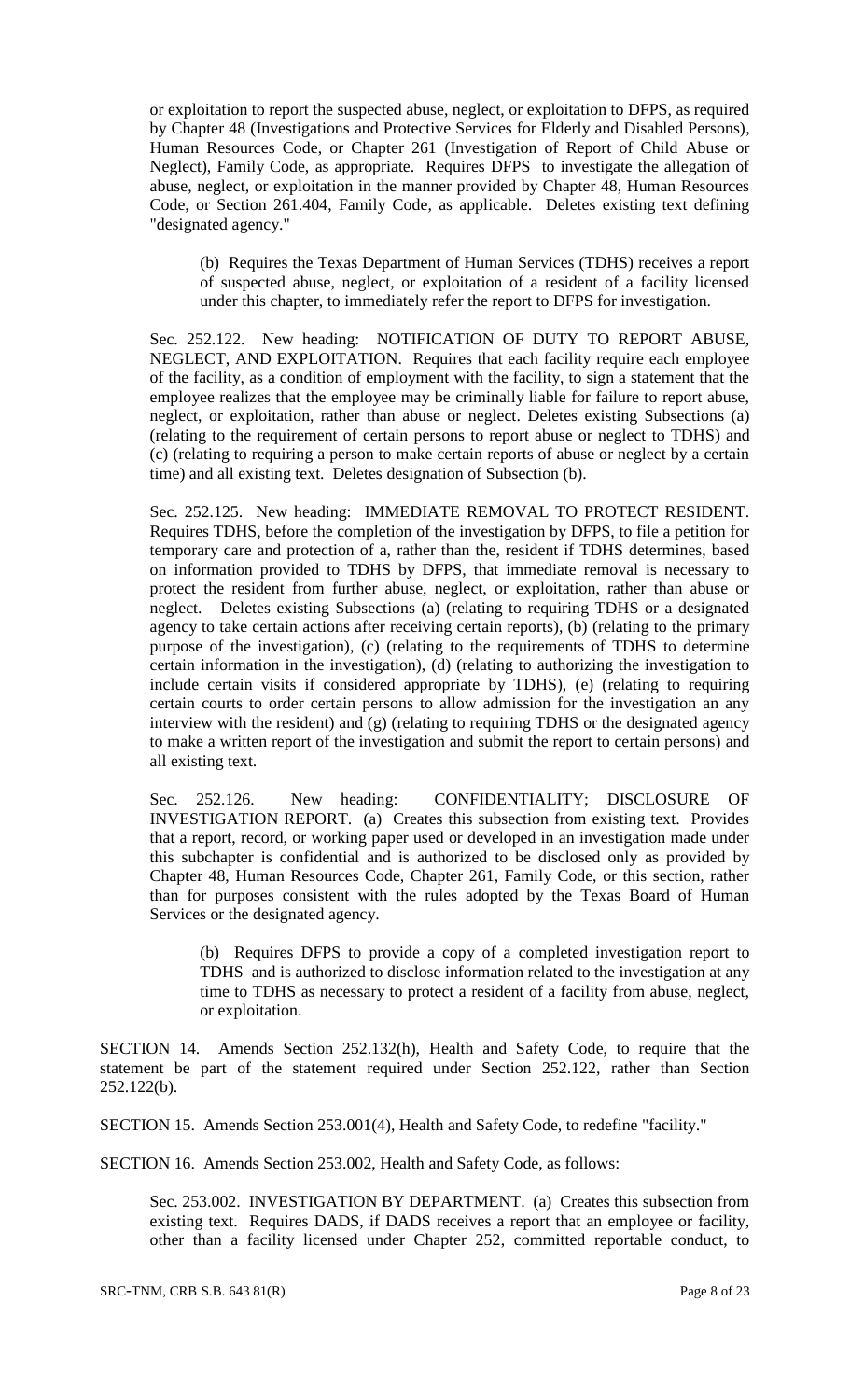investigate the report to determine whether the employee has committed the reportable conduct.

(b) Requires DADS, if DADS receives a report that an employee of a facility licensed under Chapter 252 committed reportable conduct, to forward that report to DFPS for investigation.

SECTION 17. Amends Section 531.002(17), Health and Safety Code, to redefine "state supported living center."

SECTION 18. Amends Chapter 531, Health and Safety Code, by adding Section 531.0021, as follows:

Sec. 531.0021. REFERENCE TO STATE SCHOOL OR SUPERINTENDENT. (a) Defines "state school."

(b) Defines "superintendent."

SECTION 19. Amends Section 532.001(b), Health and Safety Code, to provide that DADS and DSHS, rather than the department, also include, rather than includes, community services operated by those departments, rather than the department, and certain facilities, as appropriate, including the central office of each department and certain state supported living centers, rather than certain state schools.

SECTION 20. Amends Section 551.022, Health and Safety Code, by adding Subsection (e), to provide that this section does not apply to a state supported living center or the director of a state supported living center.

SECTION 21. Amends Subchapter B, Chapter 551, Health and Safety Code, by adding Section 551.0225, as follows:

Sec. 551.0225. POWERS AND DUTIES OF STATE SUPPORTED LIVING CENTER DIRECTOR. (a) Provides that the director of a state supported living center is the administrative head of the center.

(b) Provides that the director of a state supported living center has the custody of and responsibility to care for the buildings, grounds, furniture, and other property relating to the center.

(c) Requires the director of a state supported living center to perform certain duties.

(d) Authorizes the director of a state supported living center, in accordance with DADS rules and operating procedures, to establish policy to govern the center that the director considers will best promote the residents' interest and welfare; hire subordinate officers, teachers, and other employees and set their salaries, in absence of other law; and dismiss a subordinate officer, teacher, or employee for good cause.

(e) Requires DADS, with input from residents of a state supported living center, and the family members and legally authorized representatives of those residents, to develop a policy that defines "serious event" for purposes of Subsection  $(c)(10)$ (relating to requiring the director of a state supported living center to ensure that certain persons are notified of serious events that may indicate problems in the care or treatment of residents).

SECTION 22. Amends Subtitle B, Title 7, Health and Safety Code, by adding Chapter 555, as follows:

CHAPTER 555. STATE SUPPORTED LIVING CENTERS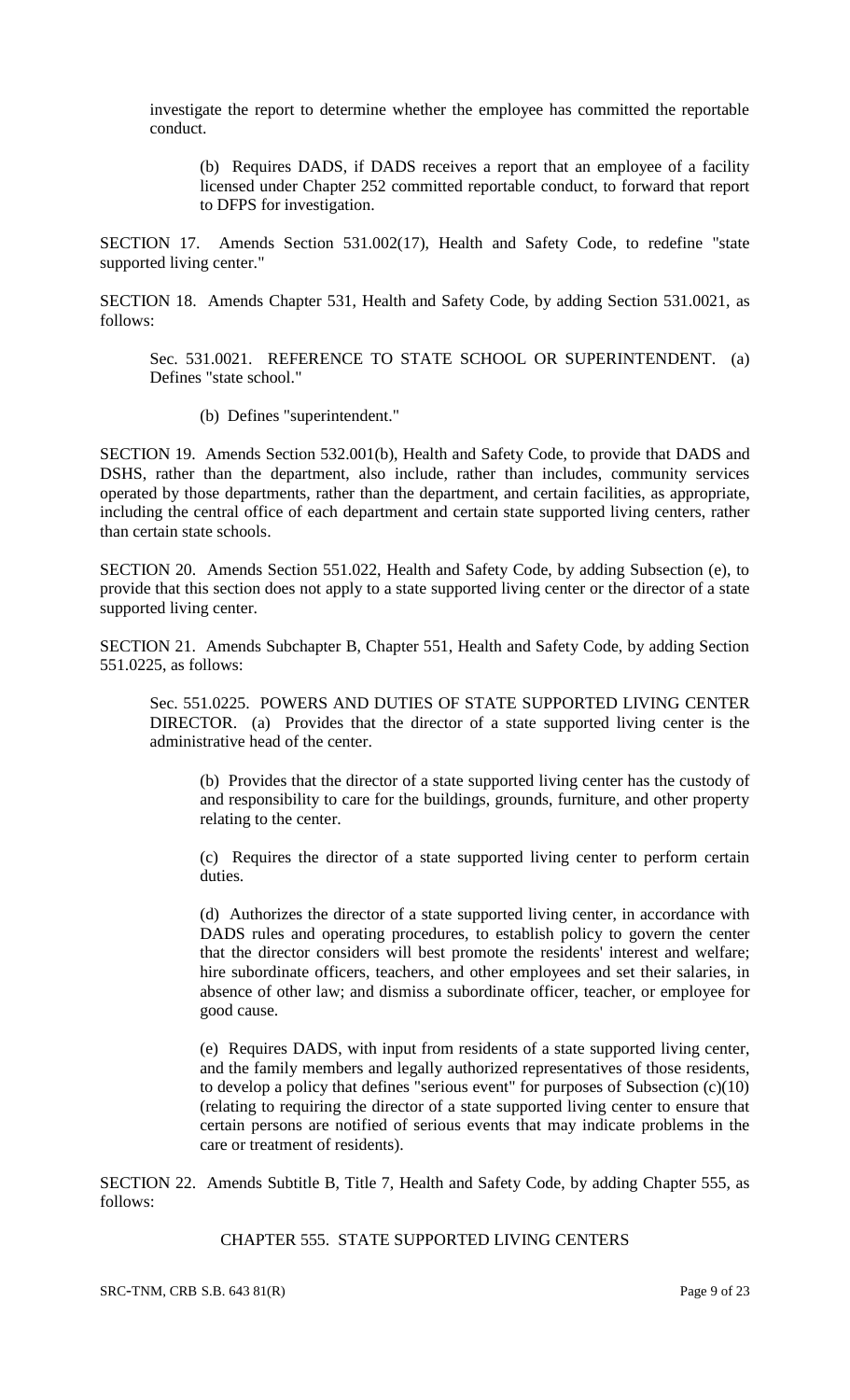#### SUBCHAPTER A. GENERAL PROVISIONS

Sec. 555.001. DEFINITIONS. Defines "alleged offender resident," "center," "center employee," "client," "commission," "complaint," "department," "direct care employee," "executive commissioner," "high-risk alleged offender resident," "independent ombudsman," "inspector general," "interdisciplinary team," "office," "resident," and "state supported living center."

Sec. 555.002. FORENSIC STATE SUPPORTED LIVING CENTER. Requires DADS to establish a separate forensic state supported living center for the care apart from other clients and residents of high-risk alleged offender residents. Requires DADS to designate the Mexia State Supported Living Center for this purpose.

(b) Requires DADS, in establishing the forensic state supported living center, to take certain actions.

(c) Authorizes an alleged offender resident committed to the forensic state supported living center, for whom a determination under Section 555.003 has been completed and who is not classified as a high-risk alleged offender resident, to request a transfer to another center in accordance with Subchapter B (Transfer or Discharge), Chapter 594 (Transfer and Discharge).

(d) Requires DADS to ensure that the forensic state supported living center complies with the requirements for ICF-MR certification under the Medicaid program, as appropriate, and has additional center employees, including direct care employees, to protect the safety of center employees, residents, and the community.

(e) Requires DADS to collect data regarding the commitment of alleged offender residents to state supported living centers, including any offense with which an alleged offender resident is charged, the location of the committing court, whether the alleged offender resident has previously been in the custody of the Texas Youth Commission or DFPS, and whether the alleged offender resident receives mental health services or previously received any services under a Section 1915(c) waiver program. Requires DADS to annually submit to the governor, the lieutenant governor, the speaker of the house of representatives, and the standing committees of the legislature with primary subject matter jurisdiction over state supported living centers a report of the information collected under this section. Prohibits the report from containing personally identifiable information for any person in the report.

Sec. 555.003. DETERMINATION OF HIGH-RISK ALLEGED OFFENDER STATUS. (a) Requires an interdisciplinary team, not later than the 30th day after the date an alleged offender resident is first committed to a state supported living center and, if the resident is classified as a high-risk alleged offender resident, annually on the anniversary of the date, to determine whether the alleged offender resident is at risk of inflicting substantial physical harm to another and should be classified or remain classified as a high-risk alleged offender resident.

(b) Requires the interdisciplinary team, in making a determination under Subsection (a), to document and collect evidence regarding the reason the alleged offender resident is determined to be at risk of inflicting substantial physical harm to another.

(c) Requires the interdisciplinary team to provide the team's findings regarding whether the alleged offender resident is at risk of inflicting substantial physical harm to another and the documentation and evidence collected under this section to certain persons.

(d) Entitles an alleged offender resident who is determined to be at risk of inflicting substantial physical harm to another and is classified as a high-risk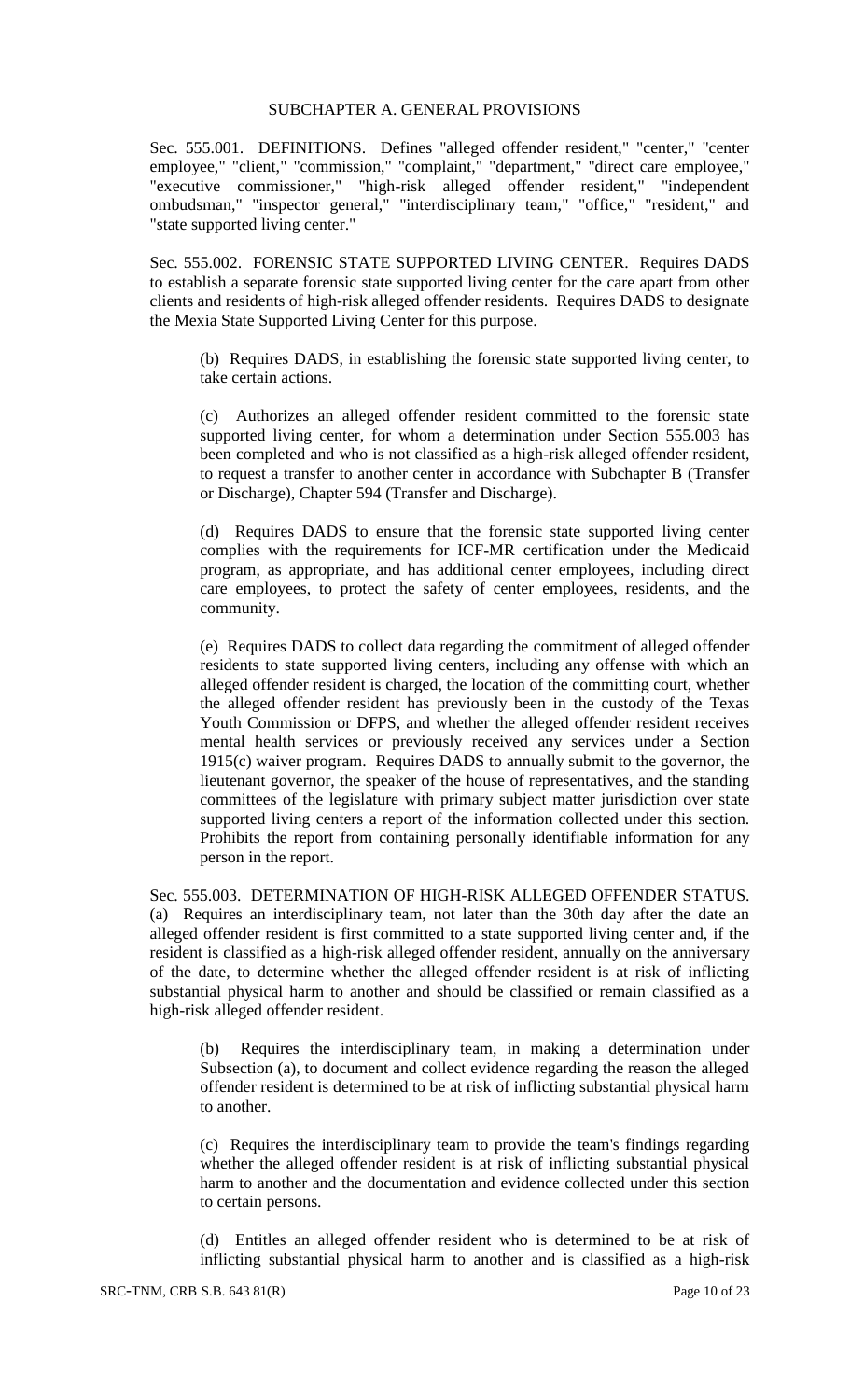alleged offender resident to an administrative hearing with DADS to contest that determination and classification.

(e) Authorizes an individual who has exhausted the administrative remedies provided by Subsection (d) to bring a suit to appeal the determination and classification in district court in Travis County. Requires that the suit be filed not later than the 30th day after the date the final order in the administrative hearing is provided to the individual. Provides that an appeal under this section is by trial de novo.

[Reserves Sections 555.004-555.020 for expansion.]

#### SUBCHAPTER B. POWERS AND DUTIES

Sec. 555.021. REQUIRED CRIMINAL HISTORY CHECKS FOR EMPLOYEES AND VOLUNTEERS OF CENTERS. (a) Requires DADS and DSHS to perform a state and federal criminal history background check on a person who is an applicant for employment with the agency, an employee of the agency, a volunteer with the agency, or an applicant for a volunteer position with the agency and who would be placed in direct contact with a resident or client.

(b) Requires DADS and DSHS to require a person described by Subsection (a) to submit fingerprints in a form and of a quality acceptable to DPS and the FBI for use in conducting a criminal history background check.

(c) Requires each agency to obtain electronic updates from DPS of arrests and convictions of a person for whom the agency performs a background check under Subsection (a) and who remains an employee or volunteer of the agency and continues to have direct contact with a resident or client.

Sec. 555.022. DRUG TESTING; POLICY. (a) Requires the executive commissioner to adopt a policy regarding random testing and reasonable suspicion testing for the illegal use of drugs by a center employee.

(b) Requires that the policy adopted under Subsection (a) provide that a center employee is authorized to be terminated solely on the basis of a single positive test for illegal use of a controlled substance. Requires that the policy establish an appeals process for a center employee who tests positively for illegal use of a controlled substance.

(c) Requires the director of a state supported living center or the superintendent of the Rio Grande State Center to enforce the policy adopted under Subsection (a) by performing necessary drug testing of the center employees for the use of a controlled substance as defined by Section 481.002 (Definitions).

(d) Authorizes testing under this section to be performed on a random basis or on reasonable suspicion of the use of a controlled substance.

(e) Provides that a report, for purposes of this section, made under Section 555.023 is considered reasonable suspicion of the use of a controlled substance.

Sec. 555.023 REPORTS OF ILLEGAL DRUG USE; POLICY. Requires the executive commissioner to adopt a policy requiring a center employee who knows or reasonably suspects that another center employee is illegally using or under the influence of a controlled substance, as defined by Section 481.002, to report that knowledge or reasonable suspicion to the director of the state supported living center or the superintendent of the Rio Grande State Center, as appropriate.

Sec. 555.024. CENTER EMPLOYEE TRAINING. (a) Requires DADS, before a center employee begins to perform the employee's duties without direct supervision, to provide the employee with competency training and a course of instruction about the general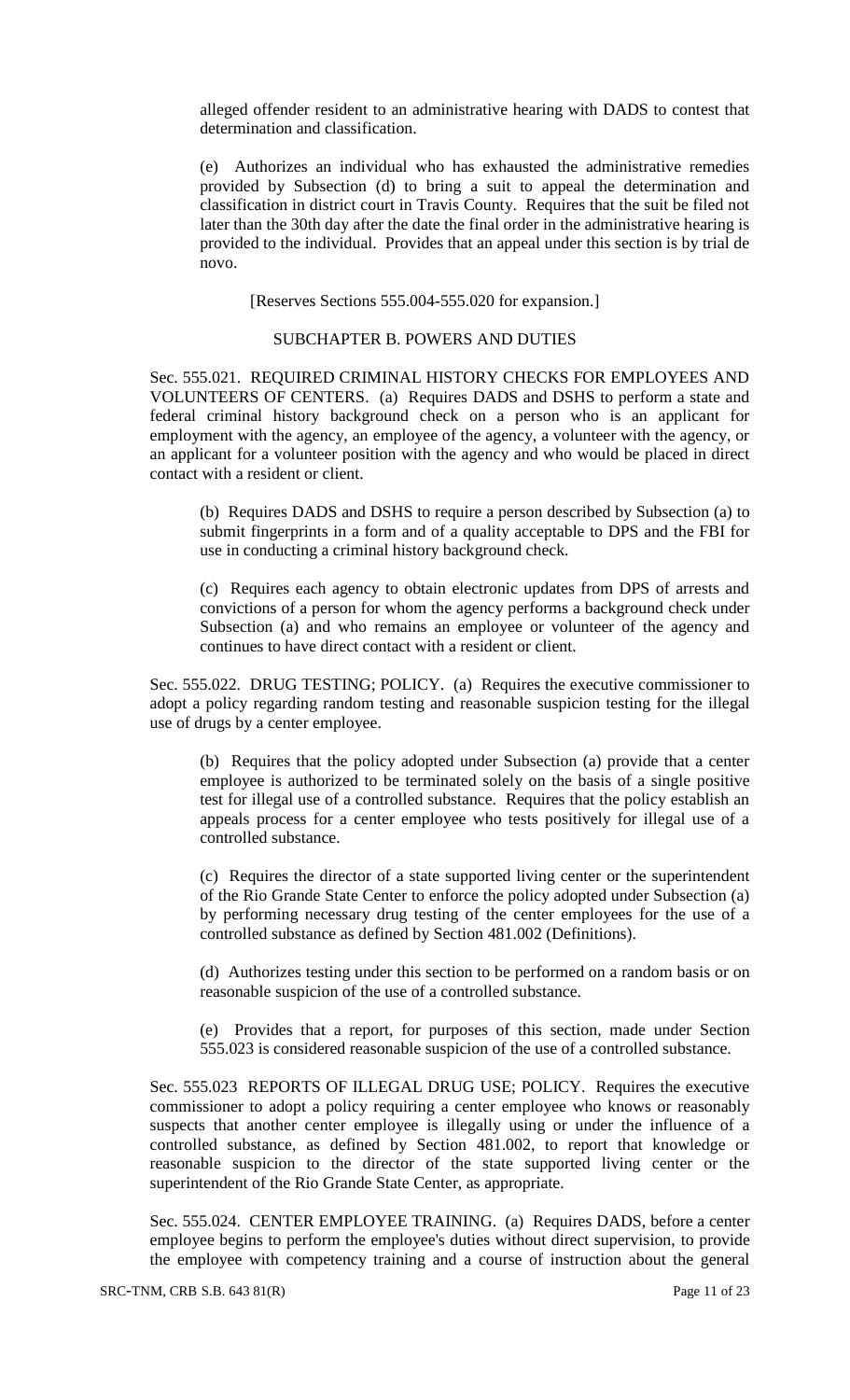duties of a center employee. Requires DADS to ensure the basic center employee competency course focuses on the uniqueness of the individuals the center employee serves, techniques for improving quality of life for and promoting the health and safety of individuals with mental retardation, and the conduct expected of center employees.

(b) Requires DADS to ensure the training required by Subsection (a) provides instruction and information regarding certain topics.

(c) Requires DADS, in addition to the training required by Subsection (a) and before a direct care employee begins to perform the direct care employee's duties without direct supervision, to provide a direct care employee with training and instructional information regarding implementation of the interdisciplinary treatment program for each resident or client for whom the direct care employee will provide direct care, including certain topics.

(d) Requires the executive commissioner to adopt rules that require a center to provide refresher training courses to direct care employees on a regular basis.

(e) Authorizes a center to allow an employee of an intermediate care facility for persons with mental retardation licensed by DADS, an employee of a person licensed or certified to provide Section 1915(c) waiver program services, or another employee or professional involved in the provision of services to persons with mental retardation to receive information and training under this section, as appropriate. Authorizes the center to charge an administrative fee in an amount not to exceed the cost of providing the information or training.

Sec. 555.025. VIDEO SURVEILLANCE. (a) Defines "private space."

(b) Requires DADS to install and operate video surveillance equipment in a center for the purpose of detecting and preventing the exploitation or abuse of residents and clients.

(c) Prohibits DADS from installing or operating video surveillance equipment in a private space or in a location in which video surveillance equipment can capture images within a private space.

(d) Requires DADS to ensure that the use of video surveillance equipment under this section complies with federal requirements for ICF-MR certification.

#### [Reserves Section 555.026-555.050 for expansion.]

## SUBCHAPTER C. OFFICE OF INDEPENDENT OMBUDSMAN FOR SUPPORTED LIVING CENTERS

Sec. 555.051. ESTABLISHMENT; PURPOSE. Provides that the office of independent ombudsman (office) is established for the purpose of investigating, evaluating, and securing the rights of residents and clients of state supported living centers and the ICF-MR component of the Rio Grande State Center. Provides that the office is administratively attached to DADS. Requires DADS to provide administrative support and resources to the office as necessary for the office to perform its duties.

Sec. 555.052. INDEPENDENCE. Provides that the independent ombudsman in the performance of the ombudsman's duties and powers under this subchapter acts independently of DADS.

Sec. 555.053. APPOINTMENT OF INDEPENDENT OMBUDSMAN. (a) Requires the governor to appoint the independent ombudsman.

(b) Authorizes the governor to appoint as independent ombudsman only an individual with at least five years of experience managing and ensuring the quality of care and services provided to individuals with mental retardation.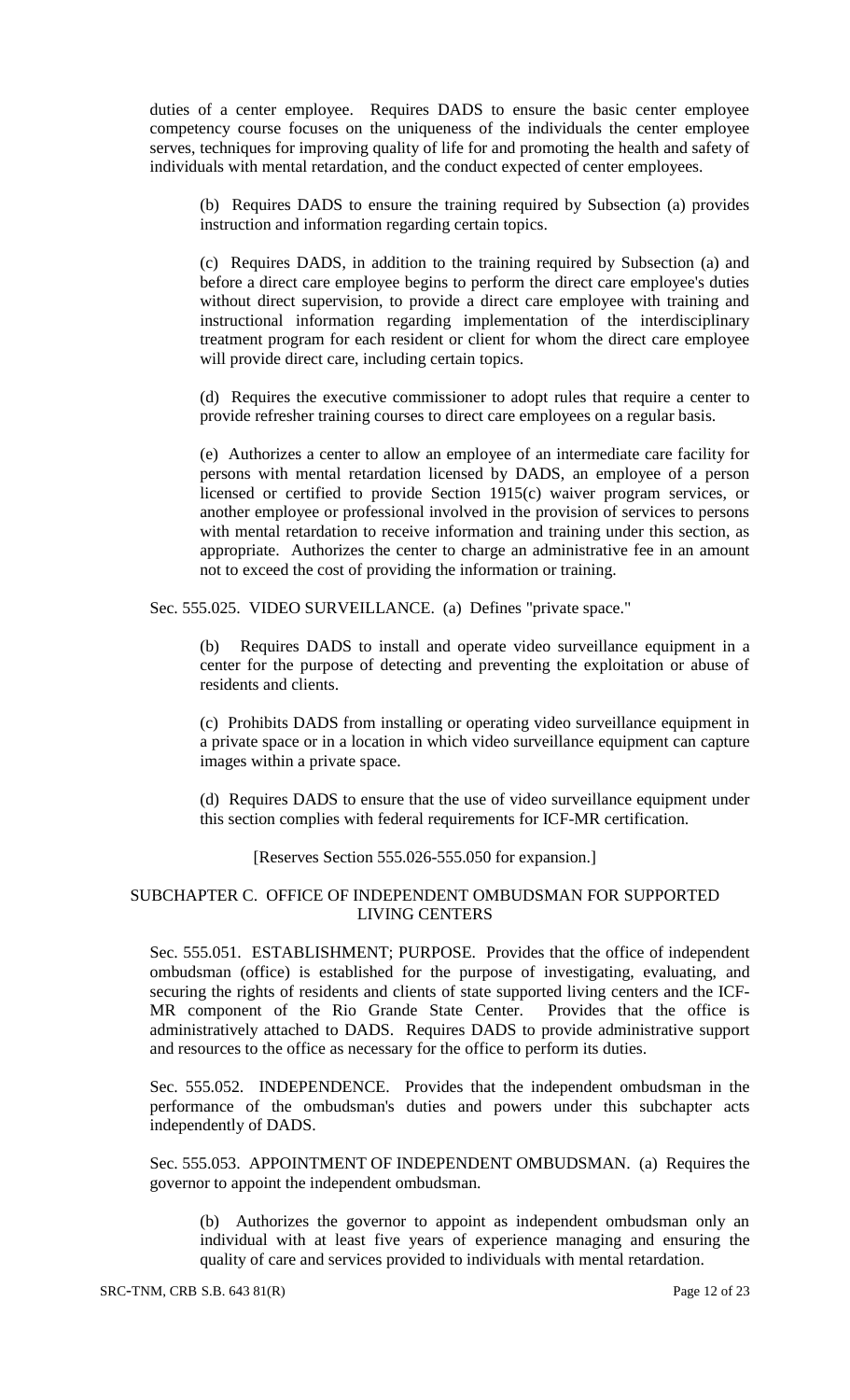Sec. 555.054. ASSISTANT OMBUDSMEN. (a) Requires the independent ombudsman to hire assistant ombudsmen to perform, under the direction of the independent ombudsman, the same duties and exercise the same powers as the independent ombudsman and to station an assistant ombudsman at each center.

(b) Authorizes the independent ombudsman to hire as assistant ombudsmen only individuals with at least five years of experience ensuring the quality of care and services provided to individuals with mental retardation.

Sec. 555.055. CONFLICT OF INTEREST. Prohibits a person from serving as an independent ombudsman or as an assistant ombudsman if the person or the person's spouse is employed by or participates in the management of a business entity or other organization receiving funds from DADS; owns or controls, directly or indirectly, any interest in a business entity or other organization receiving funds from DADS; or is required to register as a lobbyist under Chapter 305 (Registration of Lobbyists), Government Code, because of the person's activities or compensation on behalf of a profession related to the operation of DADS.

Sec. 555.056. REPORT. (a) Requires the independent ombudsman to submit on a biannual basis to the governor, the lieutenant governor, the speaker of the house of representatives, and the chairs of the standing committees of the senate and the house of representatives with primary jurisdiction over state supported living centers a report that is both aggregated and disaggregated by individual center and describes the work of the independent ombudsman; the results of any review or investigation undertaken by the independent ombudsman, including a review or investigation of services contracted by DADS; any recommendations that the independent ombudsman has in relation to the duties of the independent ombudsman; and any recommendations that the independent ombudsman has for systemic improvements needed to decrease incidents of abuse, neglect, or exploitation at an individual center or at all centers.

(b) Requires the independent ombudsman to ensure that information submitted in a report under Subsection (a) does not permit the identification of an individual.

(c) Requires the independent ombudsman to immediately report to the governor, the lieutenant governor, the speaker of the house of representatives, and the chairs of the standing committees of the senate and the house of representatives with primary jurisdiction over DADS any particularly serious or flagrant case of abuse or injury of a resident or client about which the independent ombudsman is made aware; problem concerning the administration of a center program or operation; interference by a center, DADS, or HHSC, other than actions by HHSC's OIG in accordance with the office's duties, with an investigation conducted by the independent ombudsman.

Sec. 555.057. COMMUNICATION AND CONFIDENTIALITY. (a) Requires DADS to allow any resident or client, authorized representative of a resident or client, family member of a resident or client, or other interested party to communicate with the independent ombudsman or an assistant ombudsman. Provides that the communication is authorized to be in person, by mail, or by any other means and is confidential and privileged.

(b) Provides that the records of the independent ombudsman are confidential, except that the independent ombudsman is required to share with DFPS a communication that may involve the abuse, neglect, or exploitation of a resident or client; share with the inspector general a communication that may involve an alleged criminal offense; share with the regulatory services division of DADS a communication that may involve a violation of an ICF-MR standard or condition of participation; and disclose the ombudsman's nonprivileged records if required by a court order on a showing of good cause.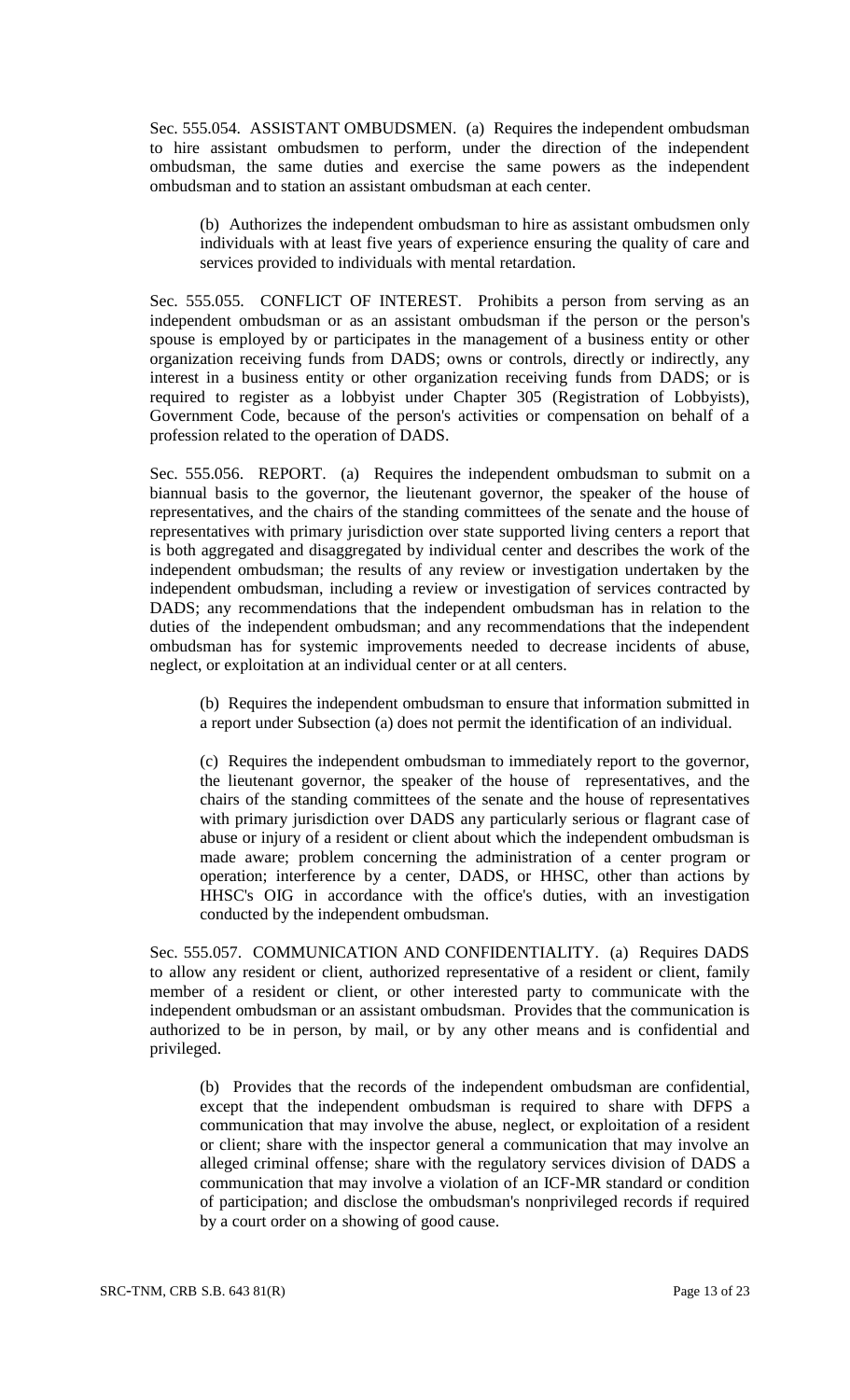(c) Authorizes the independent ombudsman to make reports relating to an investigation by the independent ombudsman public after the investigation is complete but only if the name and any other personally identifiable information of a resident or client, legally authorized representative of a resident or client, family member of a resident or client, center, center employee, or other individual are redacted from the report and remain confidential. Authorizes the independent ombudsman to provide an unredacted report to the center involved in the investigation, DADS, DFPS, and the inspector general.

(d) Provides that the name, address, or other personally identifiable information of a person who files a complaint with the office, information generated by the office in the course of an investigation, and confidential records obtained by the office are confidential and not subject to disclosure under Chapter 552, Government Code, except as provided by this section.

Sec. 555.058. PROMOTION OF AWARENESS OF OFFICE. Requires the independent ombudsman to promote awareness among the public, residents, clients, and center employees of how the office is authorized to be contacted, the purpose of the office, and the services the office provides.

Sec. 555.059. DUTIES AND POWERS. (a) Requires the independent ombudsman to:

(1) evaluate the process by which a center investigates, reviews, and reports an injury to a resident or client or an unusual incident;

(2) evaluate the delivery of services to residents and clients to ensure that the rights of residents and clients are fully observed, including ensuring that each center conducts sufficient unannounced patrols;

(3) immediately refer a complaint alleging the abuse, neglect, or exploitation of a resident or client to DFPS;

(4) refer a complaint alleging employee misconduct that does not involve abuse, neglect, or exploitation or a possible violation of an ICF-MR standard or condition of participation to the regulatory services division of DADS;

(5) refer a complaint alleging a criminal offense, other than an allegation of abuse, neglect, or exploitation of a resident or client, to the inspector general;

(6) conduct investigations of complaints, other than complaints alleging criminal offenses or the abuse, neglect, or exploitation of a resident or client, if the office determines that a resident or client or the resident's or client's family may be in need of assistance from the office, or a complaint raises the possibility of a systemic issue in the center's provision of services;

(7) conduct biennial on-site audits, at certain centers;

(8) conduct an annual audit of each center's policies, practices, and procedures to ensure that each resident and client is encouraged to exercise the resident's or client's rights, including the right to file a complaint and the right to due process;

(9) prepare and deliver an annual report regarding the findings of each audit to certain persons, entities, and legislative committees;

(10) require a center to provide access to all records, data, and other information under the control of the center that the independent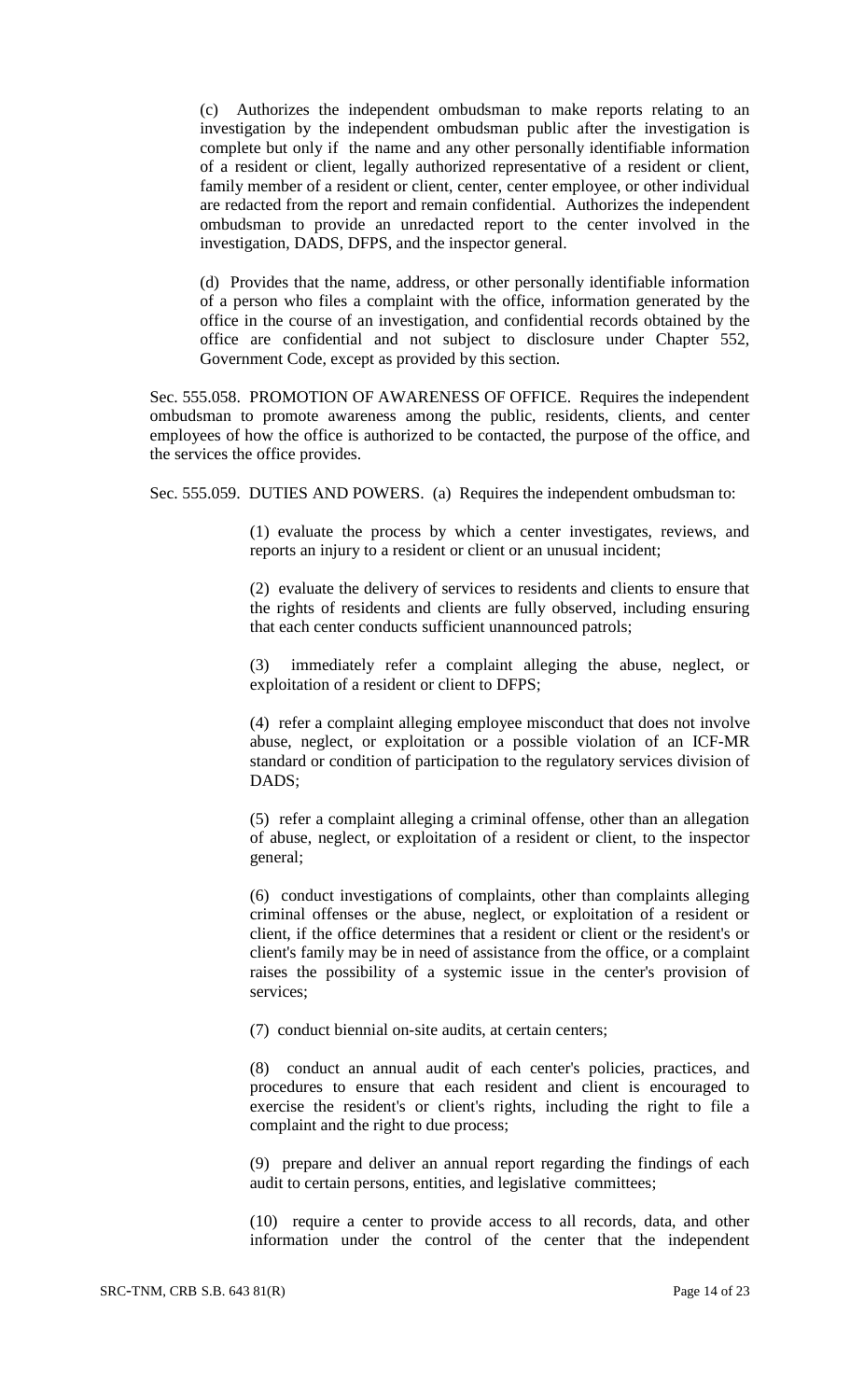ombudsman determines is necessary to investigate a complaint or to conduct an audit under this section;

(11) review all final reports produced by DFPS, the regulatory services division of DADS, and the inspector general regarding a complaint referred by the independent ombudsman;

(12) provide assistance to a resident, client, authorized representative of a resident or client, or family member of a resident or client who the independent ombudsman determines is in need of assistance, including advocating with an agency, provider, or other person in the best interests of the resident or client;

(13) make appropriate referrals under any of the duties and powers listed in this subsection; and

(14) monitor and evaluate DADS' actions relating to any problem identified or recommendation included in a report received from DFPS relating to an investigation of alleged abuse, neglect, or exploitation of a resident or client.

(b) Authorizes the independent ombudsman to apprise a person who is interested in a resident's or client's welfare of the rights of the resident or client.

(c) Authorizes the independent ombudsman in any matter that does not involve an alleged criminal offense or the abuse, neglect, or exploitation of a resident or client, to contact or consult with an administrator, employee, resident, client, family member of a resident or client, expert, or other individual in the course of the investigation or to secure information to assess whether a resident's or client's rights have been violated.

(d) Prohibits the independent ombudsman, notwithstanding any other provision of this chapter, from investigating an alleged criminal offense or the alleged abuse, neglect, or exploitation of a resident or client.

Sec. 555.060. RETALIATION PROHIBITED. Prohibits DADS or a center from retaliating against a DADS employee, center employee, or any other person who in good faith makes a complaint to the office or cooperates with the office in the investigation.

Sec. 555.061. TOLL-FREE NUMBER. (a) Requires the office to establish a permanent, toll-free number for the purpose of receiving any information concerning the violation of a right of a resident or client.

(b) Requires the office to ensure that the toll-free number is prominently displayed in the main administration area and other appropriate common areas of a center; and a resident, a client, the legally authorized representative of a resident or client, and a center employee have confidential access to a telephone for the purpose of calling the toll-free number.

[Reserves Sections 555.062-555.100 for expansion.]

# SUBCHAPTER D. INSPECTOR GENERAL DUTIES

Sec. 555.101. ASSISTING LAW ENFORCEMENT AGENCIES WITH CERTAIN INVESTIGATIONS. Requires the inspector general to employ and commission peace officers for the purpose of assisting a state or local law enforcement agency in the investigation of an alleged criminal offense involving a resident or client of a center. Provides that a peace officer employed and commissioned by the inspector general is a peace officer for purposes of Article 2.12 (Who are Peace Officers), Code of Criminal Procedure.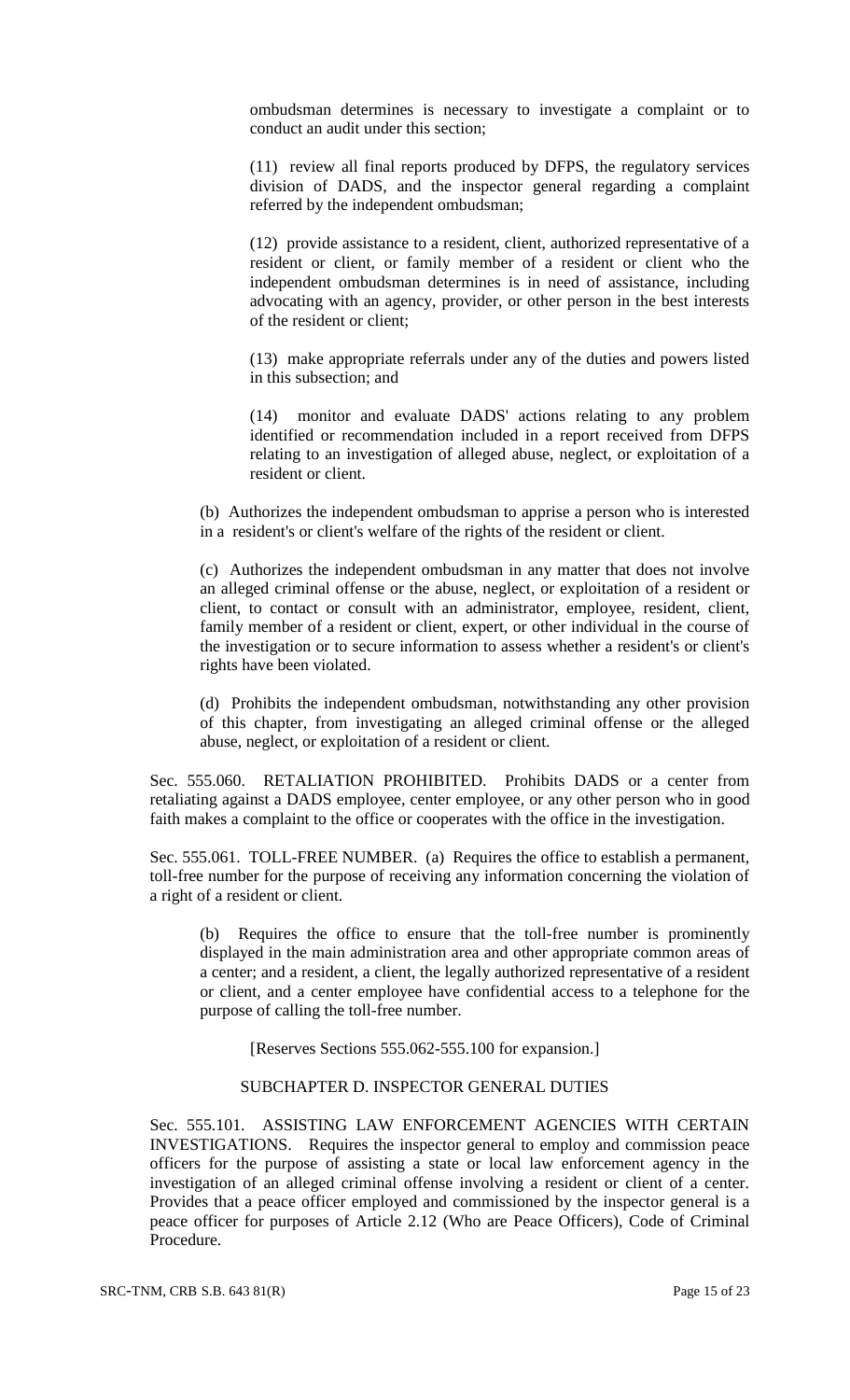Sec. 555.102. SUMMARY REPORT. (a) Requires the inspector general to prepare a summary report for each investigation conducted with the assistance of the inspector general under this subchapter. Requires the inspector general to ensure that the report does not contain personally identifiable information of an individual mentioned in the report.

(b) Requires that the summary report include certain information.

(c) Requires the inspector general to delivery the summary report to certain persons.

(d) Provides that a summary report regarding an investigation is subject to required disclosure under Chapter 552, Government Code. Provides that all information and materials compiled by the inspector general in connection with an investigation are confidential, and not subject to disclosure under Chapter 552, Government Code, and not subject to disclosure, discovery, subpoena, or other means of legal compulsion for their release to anyone other than the inspector general or the inspector general's employees or agents involved in the investigation, except that this information is authorized to be disclosed to the DFPS, the office of the attorney general, the state auditor's office, and law enforcement agencies.

Sec. 555.103. ANNUAL STATUS REPORT. (a) Requires the inspector general to prepare an annual status report of the inspector general's activities under this subchapter. Prohibits the annual report from containing personally identifiable information of an individual mentioned in the report.

(b) Requires that the annual status report include information that is aggregated and disaggregated by individual center regarding certain information.

(c) Requires the inspector general to submit the annual status report to certain persons.

(d) Provides that an annual status report submitted under this section is public information under Chapter 552, Government code.

Sec. 555.104. RETALIATION PROHIBITED. Prohibits DADS or a center from retaliating against a DADS employee, a center employee, or any other person who in good faith cooperates with the inspector general under this subchapter.

SECTION 23. Amends Section 40.001, Human Resources Code, by adding Subdivision (6) to define "state supported living center."

SECTION 24. Amends Section 40.0315(b), Human Resources Code, as follows:

(b) Requires the investigator in the unit, if the investigator determines that criminal conduct may have occurred, to immediately notify HHSC's OIG if the disabled person who is the subject of the report resides in a state supported living center of the ICF-MR component of the Rio Grande State Center. Makes a nonsubstantive change.

SECTION 25. Amends Subchapter A, Chapter 48, Human Resources Code, by adding Section 48.007, as follows:

Sec. 48.007. MEMORANDUM OF UNDERSTANDING REGARDING CERTAIN ABUSE, NEGLECT, OR EXPLOITATION INVESTIGATIONS. Requires HHSC, DFPS, DADS, the office of independent ombudsman for state supported living centers, and HHSC's OIG to enter into a memorandum of understanding regarding investigations of alleged abuse, neglect, or exploitation of residents or clients of state supported living centers or the ICF-MR component of the Rio Grande State Center that delineates the responsibilities of each agency under this chapter, Chapter 261, Family Code, and Chapter 555, Health and Safety Code, and amend the memorandum of understanding as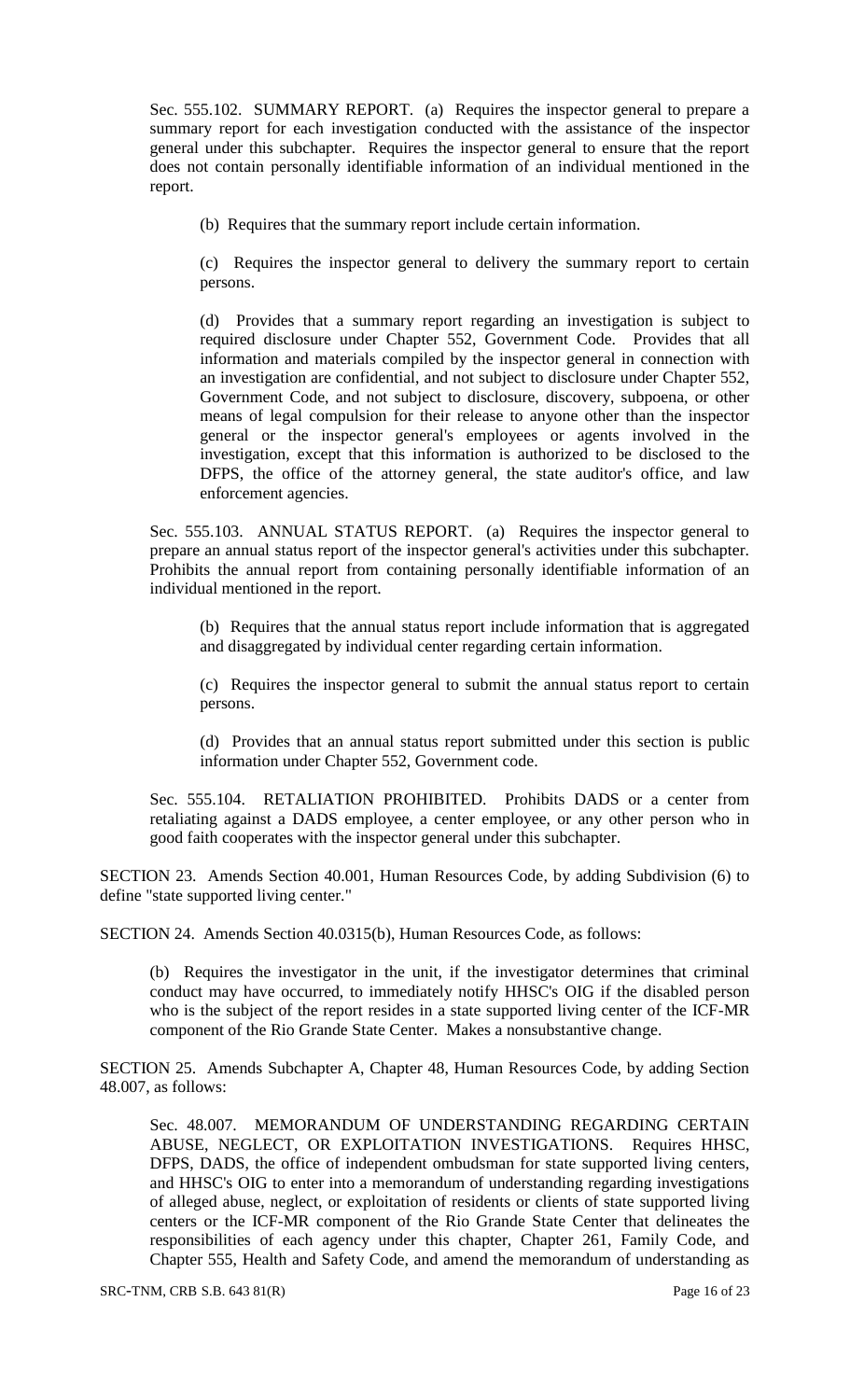necessary to reflect changes in those responsibilities. Requires the agencies, during the negotiation of the memorandum of understanding, to jointly determine whether the forensic training received by relevant staff of DFPS is adequate. Requires the agencies, specifically, to assess and, if necessary, develop a plan to enhance the ability of department staff to identify and report incidences that constitute a potential criminal offense. Provides that HHSC is the final arbiter of any dispute regarding the memorandum of understanding under this section.

SECTION 26. Amends Sections 48.051(a) and (b), Human Resources Code, as follows:

(a) Requires a person having cause to believe that an elderly or disabled person is in the state of abuse, neglect, or exploitation, including a disabled person receiving services as described by Section 48.252, except as prescribed by Subsection (b), to report the information required by Subsection (d) (relating to authorizing the report to be made orally or in writing and to requiring the report to include certain information) immediately to DFPS.

(b) Deletes existing text requiring a person, if a person has cause to believe that an elderly or disabled person has been abused, neglected, or exploited in a facility operated, licensed, certified, or registered by a state agency other than TXMHMR, to report the information to the state agency that operates, licenses, certifies, or registers the facility for investigation by that agency. Makes a conforming change.

SECTION 27. Amends Section 48.052(a), Human Resources Code, as follows:

(a) Provides that an offense under this subsection is a Class A misdemeanor, except that the offense is a state jail felony if it is shown on the trial of the offense that the disabled person was a person with mental retardation who resided in a state supported living center, the ICF-MR component of the Rio Grande State Center, or a facility licensed under Chapter 252, Health and Safety Code, and the actor knew that the disabled person had suffered serious bodily injury as a result of the abuse, neglect, or exploitation.

SECTION 28. Amends Section 48.1522, Human Resources Code, as follows:

Sec. 48.1522. REPORTS OF CRIMINAL CONDUCT TO LAW ENFORCEMENT AGENCY. (a) Creates an exception under Subsection (b).

(b) Requires the caseworker, if during the course of DFPS' investigation of reported abuse, neglect, or exploitation a caseworker of DFPS or the caseworker's supervisor has cause to believe that a disabled person who is a resident or client of a state supported living center or the ICF-MR component of the Rio Grande State Center has been abused, neglected, or exploited by another person in a manner that constitutes a criminal offense under any law, including Section 22.04, Penal code, to immediately notify HHSC's office of inspector general and promptly provide HHSC's office of inspector general with a copy of DFPS' investigation report.

SECTION 29. Amends the heading to Subchapter F, Chapter 48, Human Resources Code, to read as follows:

## SUBCHAPTER F. INVESTIGATIONS IN CERTAIN FACILITIES, COMMUNITY CENTERS, AND LOCAL MENTAL HEALTH AND MENTAL RETARDATION AUTHORITIES

SECTION 30. Amends Section 48.252, Human Resources Code, as follows:

Sec. 48.252. New heading: INVESTIGATION OF REPORTS IN CERTAIN FACILITIES AND COMMUNITY CENTERS. (a) Requires DFPS to receive and investigate reports of the abuse, neglect, or exploitation of an individual with a disability receiving services: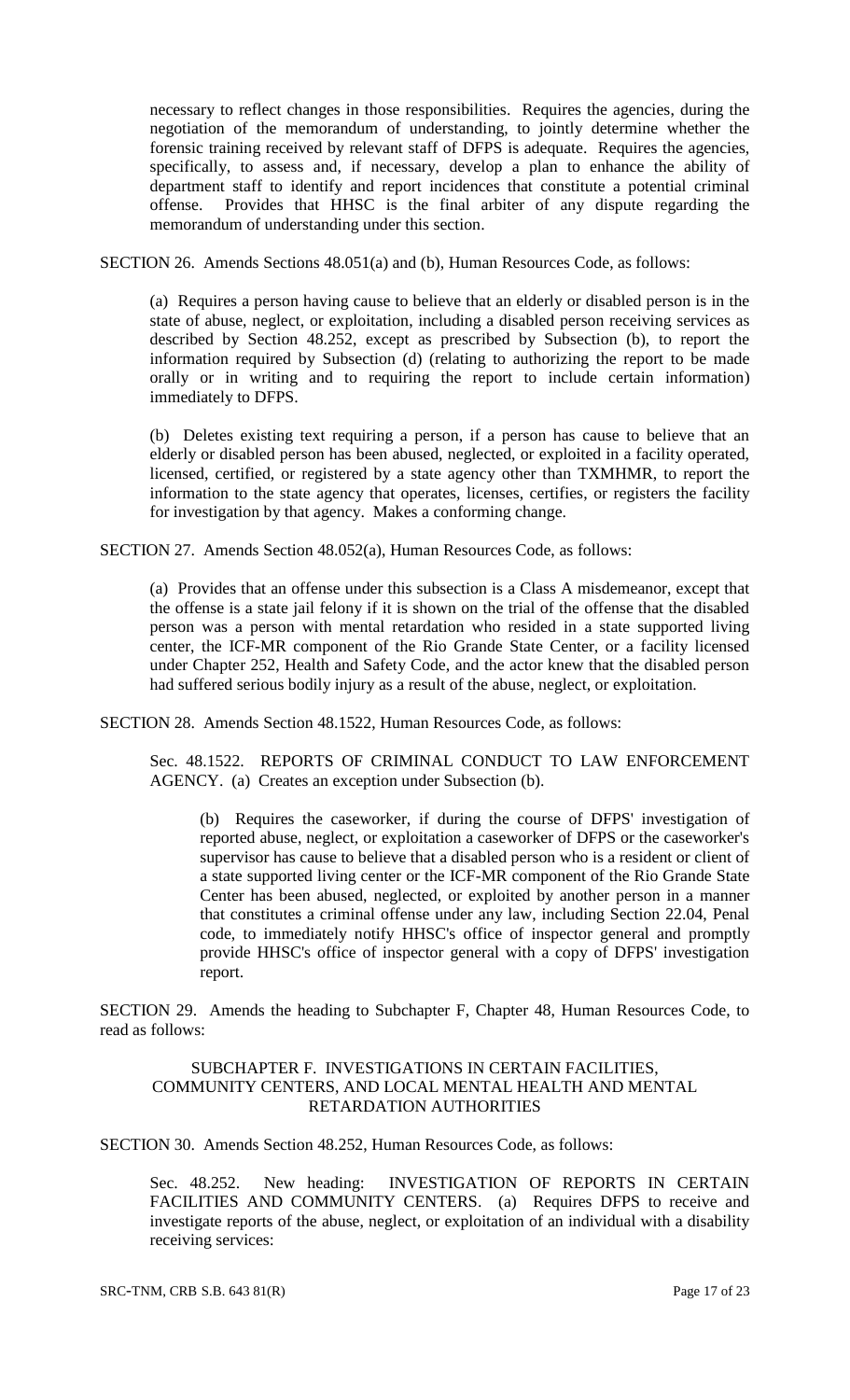(1) in a mental health facility operated by DSHS, rather than a facility operated by TXMHMR, or a facility licensed under Chapter 252, Health and Safety Code;

(2) in or from a community center, a local mental health authority, or a local mental retardation authority; or

(3) through a program providing services to that person by contract with a mental health facility operated by DSHS, a community center, a local mental health authority, or a local mental retardation authority. Makes a conforming change.

(b) Requires DFPS to receive and to investigate reports of the abuse, neglect, or exploitation of an individual with a disability receiving certain services.

(c) Creates this subsection from existing text. Makes no further changes to this subsection.

(d) Redesignates Subsection (c) as Subsection (d). Makes no further changes to this Subsection.

SECTION 31. Amends Section 48.254, Human Resources Code, as follows:

Sec. 48.254. New heading: FORWARDING OF CERTAIN REPORTS. Requires DFPS, in accordance with DFPS rules, to forward a copy of the initial intake report and a copy of the completed investigation report relating to alleged or suspected abuse, neglect, or exploitation to the appropriate facility, community center, mental health authority, mental retardation authority, or program providing mental health or mental retardation services under contract with the facility, community center, or authority. Deletes existing text requiring DFPS to forward a state mental health or mental retardation facility, a community center, a mental health authority, a mental retardation authority, or a program providing mental health or mental retardation services under contract with such a facility, community center, or authority a copy of any report DFPS receives relating to alleged or suspected abuse, neglect, or exploitation of an individual receiving services from that facility, community center, authority, or program and a copy of DFPS' investigation findings and report.

SECTION 32. Amends Section 48.255, Human Resources Code, by amending Subsections (a), (b), (c), and (d) and adding Subsection (c-1), as follows:

(a) Requires DFPS, DADS, and DSHS, rather than DPRS and TXMHMR, to develop joint rules to facilitate investigations in state mental health facilities and state supported living centers, rather than mental retardation facilities.

(b) Requires DFPS, DADS, and DSHS, rather than DPRS and TXMHMR, by joint rules to establish procedures for resolving disagreements between DFPS and DADS or DSHS concerning DFPS's investigation findings.

(c) Requires DFPS, DADS, and DSHS, rather than DPRS and TXMHMR, to develop joint rules to facilitate investigations in community centers, mental health authorities, and mental retardation authorities.

(c-1) Requires the executive commissioner to adopt rules regarding investigations in a facility licensed under Chapter 252, Health and Safety Code, to ensure that those investigations are as consistent as practicable with other investigations conducted under this subchapter.

(d) Prohibits a confirmed investigation finding by DFPS from being changed by a superintendent of a state mental health facility, rather than a state mental health or mental retardation facility, by a director of a state supported living center, by a director of a community center, or by a mental health authority or mental retardation authority.

SECTION 33. Amends Section 48.256, Human Resources Code, as follows:

SRC-TNM, CRB S.B. 643 81(R) Page 18 of 23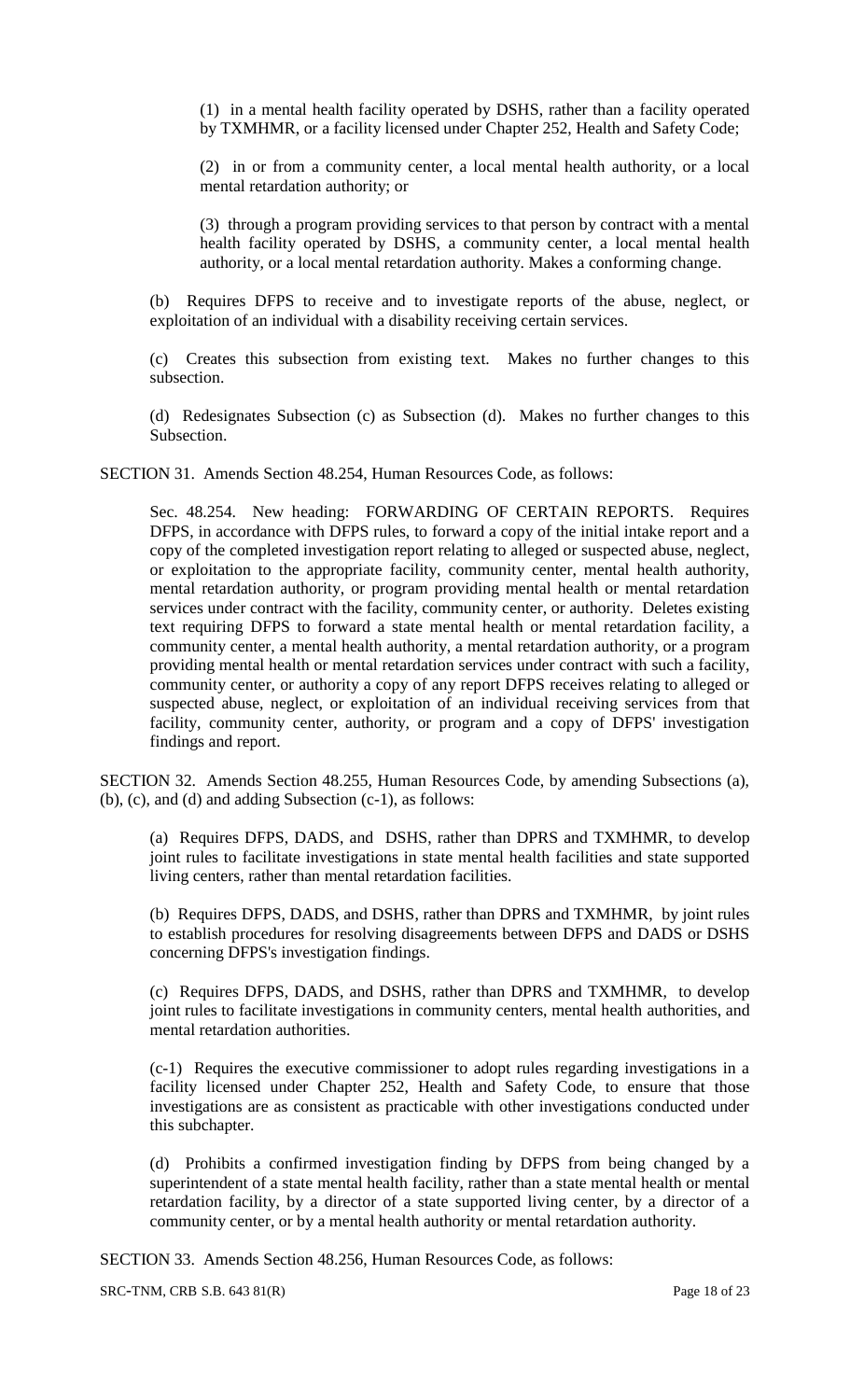Sec. 48.256. SINGLE TRACKING SYSTEM FOR REPORTS AND INVESTIGATIONS. (a) Creates this subsection from existing text. Requires DFPS, DADS, and DSHS, rather than DPRS and TXMHMR, to jointly develop and implement a single system to track reports and investigations under this subchapter, rather than section.

(b) Creates this subsection from existing text. Requires DFPS, DADS, and DSHS, to facilitate implementation of the system, to use appropriate methods of measuring the number and outcome of reports and investigations under this subchapter. Makes conforming changes.

SECTION 34. Amends Sections 48.301(a) and (c), Human Resources Code, as follows:

(a) Requires DPRS, if DPRS receives a report of suspected abuse, neglect, or exploitation of an elderly or disabled person, other than a disabled person receiving services as described by Section 48.252, in a facility operated, licensed, certified, or registered by a state agency, to refer the report to that agency. Deletes existing text requiring DPRS, if DPRS receives a report under this section relating to an elderly or disabled person, in a facility operated, licensed, certified, or registered by a state agency other than TXMHMR, to refer the report to that agency.

(c) Requires each state agency that may receive reports under this section, rather than each state agency other than TXMHMR, that operates, licenses, certifies, or registers a facility in which elderly or disabled persons are located, to adopt rules relating to the investigation and resolution of reports received under this section.

SECTION 35. Amends Sections 48.401(1) and (4), Human Resources Code, to redefine "agency" and "executive director."

SECTION 36. Amends Subchapter C, Chapter 161, Human Resources Code, by adding Section 161.0515, as follows:

Sec. 161.0515. ASSISTANT COMMISSIONER OF STATE SUPPORTED LIVING CENTERS. (a) Requires the commissioner of aging and disability services to employ an assistant commissioner of state supported living centers. Requires the assistant commissioner to be selected based on education, training, experience, and demonstrated ability.

(b) Provides that the assistant commissioner reports directly to the commissioner of aging and disability services.

(c) Requires the assistant commissioner to supervise the operation of the state supported living centers. Requires the assistant commissioner, as part of that duty, to meet certain requirements.

(d) Requires the assistant commissioner to coordinate with the appropriate staff of DSHS to ensure that the ICF-MR component of the Rio Grande State Center implements and enforces state law and rules that apply to the operation of state supported living centers.

(e) Requires the assistant commissioner to consult with the appropriate staff at DSHS to ensure that an individual with a dual diagnosis of mental illness and mental retardation who is a resident of a state supported living center or the IDF-MR component of the Rio Grande State Center is provided with appropriate care and treatment.

SECTION 37. Amends Subchapter D, Chapter 161, Human Resources Code, by adding Sections 161.076 and 161.077, as follows: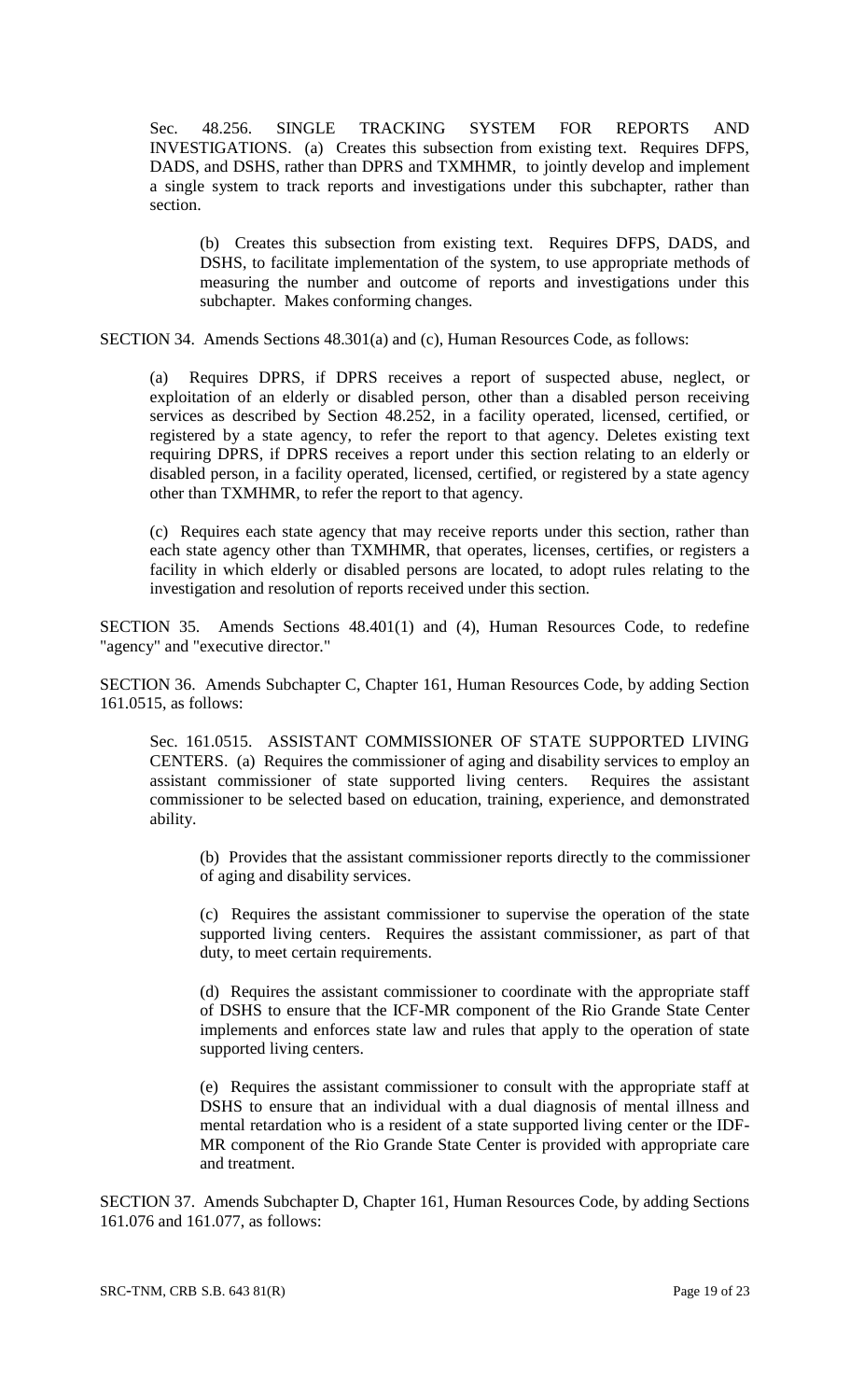Sec. 161.076. ON-SITE SURVEYS OF CERTAIN PROVIDERS. Requires DADS, at least every 12 months, to conduct an unannounced on-site survey in each group home, other than a foster home, at which a Home and Community-based Services (HCS) provider provides services.

Sec. 161.077. INVESTIGATION DATABASE. (a) Requires DADS, in consultation with DFPS, to develop and maintain an electronic database to collect and analyze information regarding the investigation and prevention of abuse, neglect, and exploitation of individuals with mental retardation who reside in a publicly or privately operated intermediate care facility for persons with mental retardation or in a group home, other than a foster home, at which an HCS provider provides services and the results of regulatory investigations or surveys performed by DADS regarding those facilities or providers.

(b) Requires that the information collected in the database regarding investigations be detailed, be easily retrievable, and include information relating to abuse, neglect, and exploitation investigations performed by either department and regulatory investigations performed by DADS that are capable of being sorted by home, provider, and facility.

(c) Requires that the database facilitate the entry of required information and the sharing of information between DADS and DFPS. Requires the database, at a minimum, to include certain information regarding investigations of abuse, neglect, or exploitation.

(d) Provides that each allegation involving a unique individual in a facility or group home, other than a foster home, is considered a separate allegation for purposes of Subsection (c).

(e) Requires DADS to ensure that information related to findings concerning failure to comply with regulatory standards directly related to the prevention of abuse, neglect, or exploitation in a facility or group home, other than a foster home, is collected and stored in the database and may be disaggregated by home, provider, and facility.

(f) Prohibits DADS and DFPS from releasing or distributing information in the database in a form that contains personally identifiable information related to an individual in a facility or group home or to a victim of abuse, neglect, or exploitation.

SECTION 38. Amends Section 22.04(f), Penal Code, as follows:

(f) Provides that an offense under subsection (a)(3) (relating to a person committing an offense if the person causes bodily injury to a child, elderly individual, or disabled individual) or  $(a-1)(3)$  or  $(4)$  (relating to a person committing an offense if a certain person causes bodily injury or exploitation to a child, elderly individual, or disabled individual who is a resident of a group home or facility) is a felony of the third degree when the conduct is committed intentionally or knowingly, except that an offense under Subsection (a)(3) (relating to bodily injury) is a felony of the second degree when the conduct is committed intentionally or knowingly and the victim is a disabled individual residing in a center, as defined by Section 555.001, Health and Safety Code, or in a facility licensed under Chapter 252, Health and Safety Code, and the actor is an employee of the center or facility whose employment involved providing direct care for the victim.

SECTION 39. (a) Repealers: Sections 252.123(Contents of Report), 252.124 (Anonymous Reports of Abuse or Neglect), 252.127 (Immunity), 252.128 (Privileged Communications), 252.129 (Central Registry), 252.130 (Failure to Report: Criminal Penalty), and 252.131 (Bad Faith, Malicious, or Reckless Reporting; Criminal Penalty), Health and Safety Code.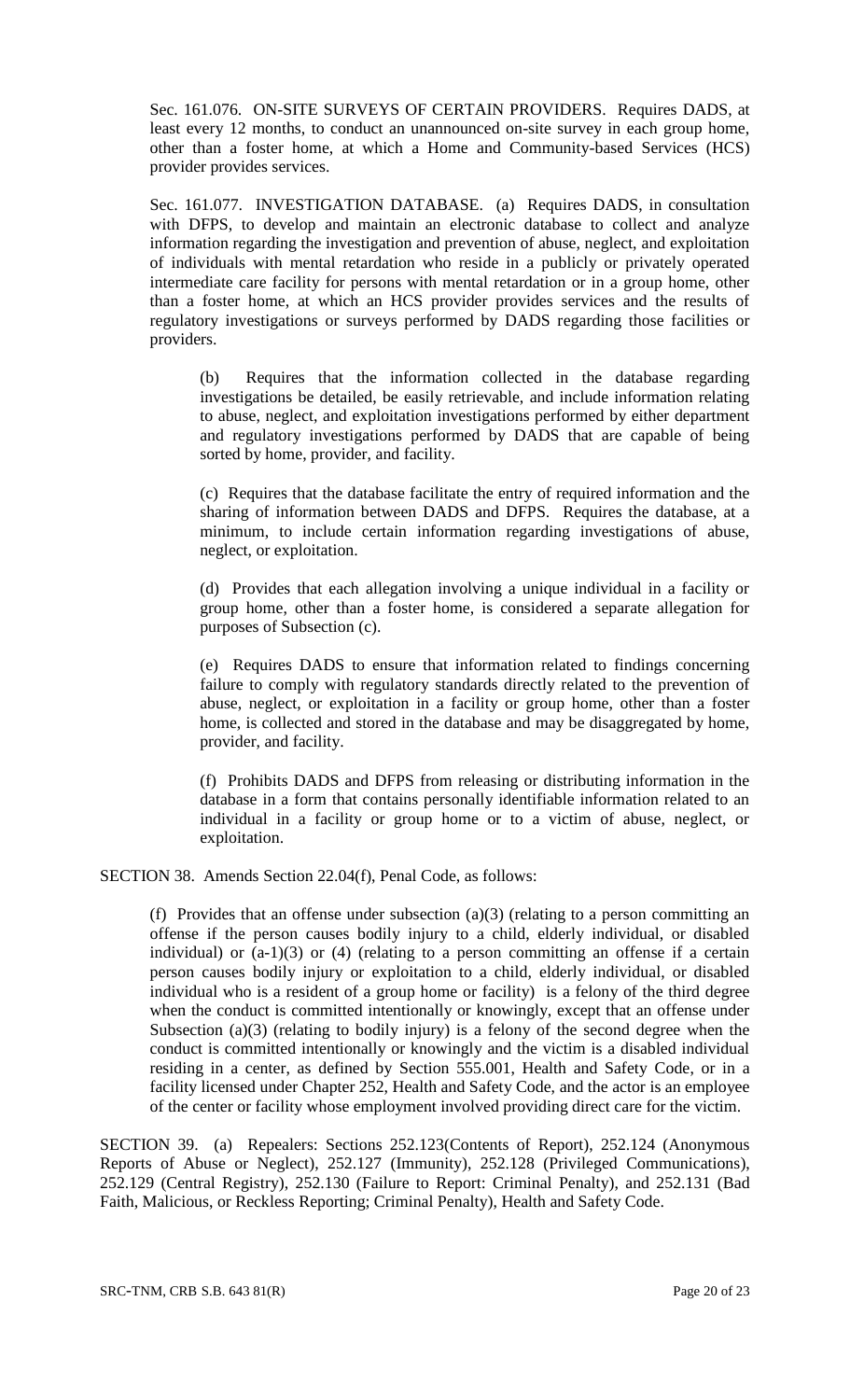(b) Repealers: Section 5 (c) (relating to a facility licensed under Chapter 252, Health and Safety code not being subject to Chapter 48, Human Resources Code), Chapter 693 (S.B. 1248), Acts of the 75th Legislature, Regular Session, 1997.

SECTION 40. Provides that the changes in law made by Article 38.072, Code of Criminal Procedure, as amended by this Act, and Section 54.031, Family Code, as amended by this Act, apply only to a criminal proceeding that commences on or after the effective date of this Act. Provides that a criminal proceeding that commences before the effective date of this Act is governed by the law in effect when the proceeding commenced, and the former law is continued in effect for that purpose.

SECTION 41. Provides that Subchapter L, Chapter 29, Education Code, as added by this Act, applies beginning with the school year in which DADS begins operating the Mexia State Supported Living Center as the forensic state supported living center as required by Section 555.002, Health and Safety Code, as added by this Act.

SECTION 42. (a) Requires HHSC, DFPS, DADS, the office of independent ombudsman for state supported living centers, and HHSC's office of inspector general, not later than December 1, 2009, to enter into a memorandum of understanding as required by Section 48.007, Human Resources Code, as added by this Act.

(b) Provides that notwithstanding any other provision of this Act, the changes in law made by this Act relating to the investigation of suspected abuse, neglect, or exploitation involving a state supported living center or the ICF-MR component of the Rio Grande State Center apply only to a report of suspected abuse, neglect, or exploitation involving a state supported living center or the ICF-MR component of the Rio Grande State Center that is made on or after January 1, 2010.

(c) Provides that notwithstanding any other provision of this Act, the changes in law made by this Act relating to the investigation of suspected abuse, neglect, or exploitation involving a facility licensed under Chapter 252, Health and Safety Code, apply only to a report of suspected abuse, neglect, or exploitation involving a facility licensed under Chapter 252, Health and Safety Code, that is made on or after June 1, 2010.

SECTION 43. (a) Establishes the Interim Select Committee on Criminal Commitments of Individuals with Mental Retardation (committee) to study the criminal commitment process for individuals with mental retardation who are found incompetent to stand trial or are acquitted by reason of insanity. Requires the committee's study to include an analysis of certain information.

(b) Sets forth the composition of the committee.

(c) Provides that the co-presiding officers of the committee are the chair of the Senate Committee on Health and Human Services and the chair of the House Committee on Human Services.

(d) Provides that the committee has all other powers and duties provided to a special or select committee by the rules of the senate and house of representatives, by Subchapter B (Legislative Reorganization Act), Chapter 301 (Legislative Organization), Government Code, and by policies of the senate and house committees on administration.

(e) Entitles the members of the committee, from the contingent expense fund of the senate and the contingent expense fund of the house of representatives equally, to reimbursement for expenses incurred in carrying out this section in accordance with the rules of the senate and house of representatives and the policies of the senate and house committees on administration.

(f) Requires the committee, not later than December 1, 2010, to report the committee's findings and recommendations resulting from the study to the governor, lieutenant governor, speaker of the house of representatives, and members of the legislature.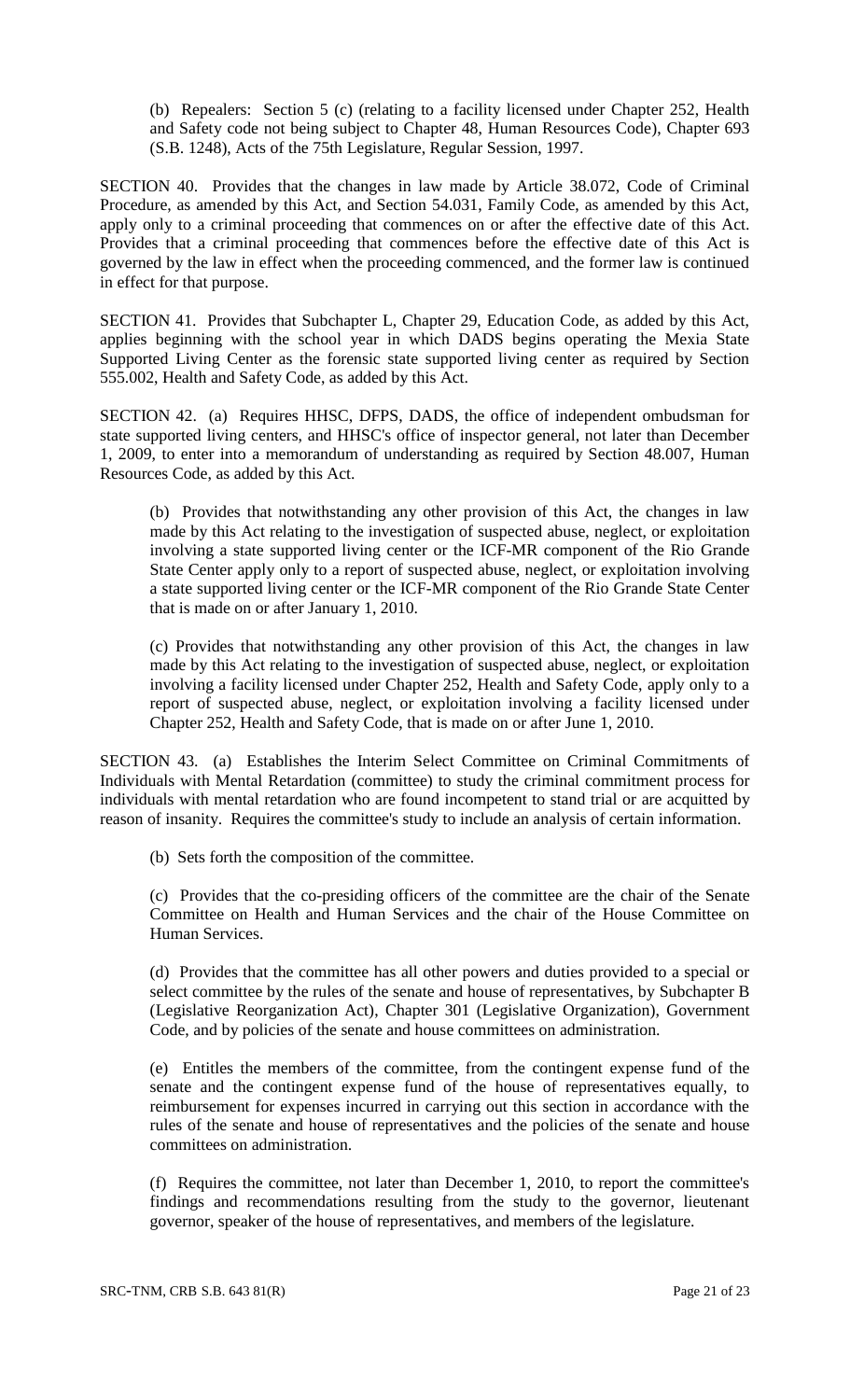SECTION 44. Requires DADS to evaluate and determine the types of training that an employee or owner of a facility licensed by DADS under Chapter 252, Health and Safety Code, or an employee or owner of a provider licensed or certified by the department as a Section 1915(c) waiver program provider needs and whether that training is available. Requires DADS, not later than December 1, 2010, to provide a report to the governor, lieutenant governor, speaker of the house of representatives, and chairs of the standing committees of the senate and house of representatives with primary jurisdiction regarding persons with mental retardation regarding certain information.

SECTION 45. Provides that on the effective date of this Act, an individual who is an employee of DADS and who performs duties primarily related to consumer rights and services at state schools is required to reapply for an employment position with DADS and may apply for a position as an assistant independent ombudsman.

SECTION 46. (a) Requires the commissioner of DADS to employ an assistant commissioner of state supported living centers as soon as possible after the effective date of Section 161.0515, Human Resources Code, as added by this Act. Provides that on the date the assistant commissioner is employed, the position of section director over state schools is eliminated.

(b) Requires DADS, as soon as practicable after the effective date of this Act, to develop the database required by Section 161.077, Human Resources Code, as added by this Act.

(c) Requires HHSC's office of inspector general, not later than December 1, 2009, to begin employing and commissioning peace officers as required by Section 555.101, Health and Safety Code, as added by this Act.

(d) Requires the executive commissioner of HHSC, not later than December 1, 2009, to contract for mortality review services as required by Subchapter U, Chapter 531, Government Code, as added by this Act.

(e) Requires the governor, not later than September 1, 2009, to appoint the independent ombudsman as required by Section 555.053, Health and Safety Code, as added by this Act.

(f) Requires the executive commissioner of HHSC, not later than September 1, 2010, to require DADS, and any facility DADS licenses under Chapter 252, Health and Safety Code, to conduct a criminal history check on each employee and requires the executive commissioner of HHSC to require DADS or licensed facility to discharge any person whose criminal history check reveals a conviction of an offense that bars employment under Chapter 250, Health and Safety Code.

(g) Requires DADS, not later than January 1, 2010, to develop the training required by Section 555.024, Health and Safety Code, as added by this Act.

(h) Requires DADS to ensure that each center employee and direct care employee receives the training required by Section 555.024, Health and Safety Code, as added by this Act, regardless of when the employee was hired, not later than September 1, 2010.

(i) Requires DADS, not later than September 1, 2011, to begin operating the Mexia State Supported Living Center as the forensic state supported living center as required by Section 555.002, Health and Safety Code, as added by this Act.

SECTION 47. (a) Requires DADS, not later than September 1, 2011, to ensure that an interdisciplinary team has completed a determination in the manner provided by Section 555.003, Health and Safety Code, as added by this Act, for each alleged offender resident residing in a state supported living center or the ICF-MR component of the Rio Grande State Center on the effective date of this Act.

(b) Entitles an alleged offender resident for whom a determination is completed in accordance with Subsection (a) of this section and who is classified as a high-risk alleged offender resident is entitled to certain administrative hearings.